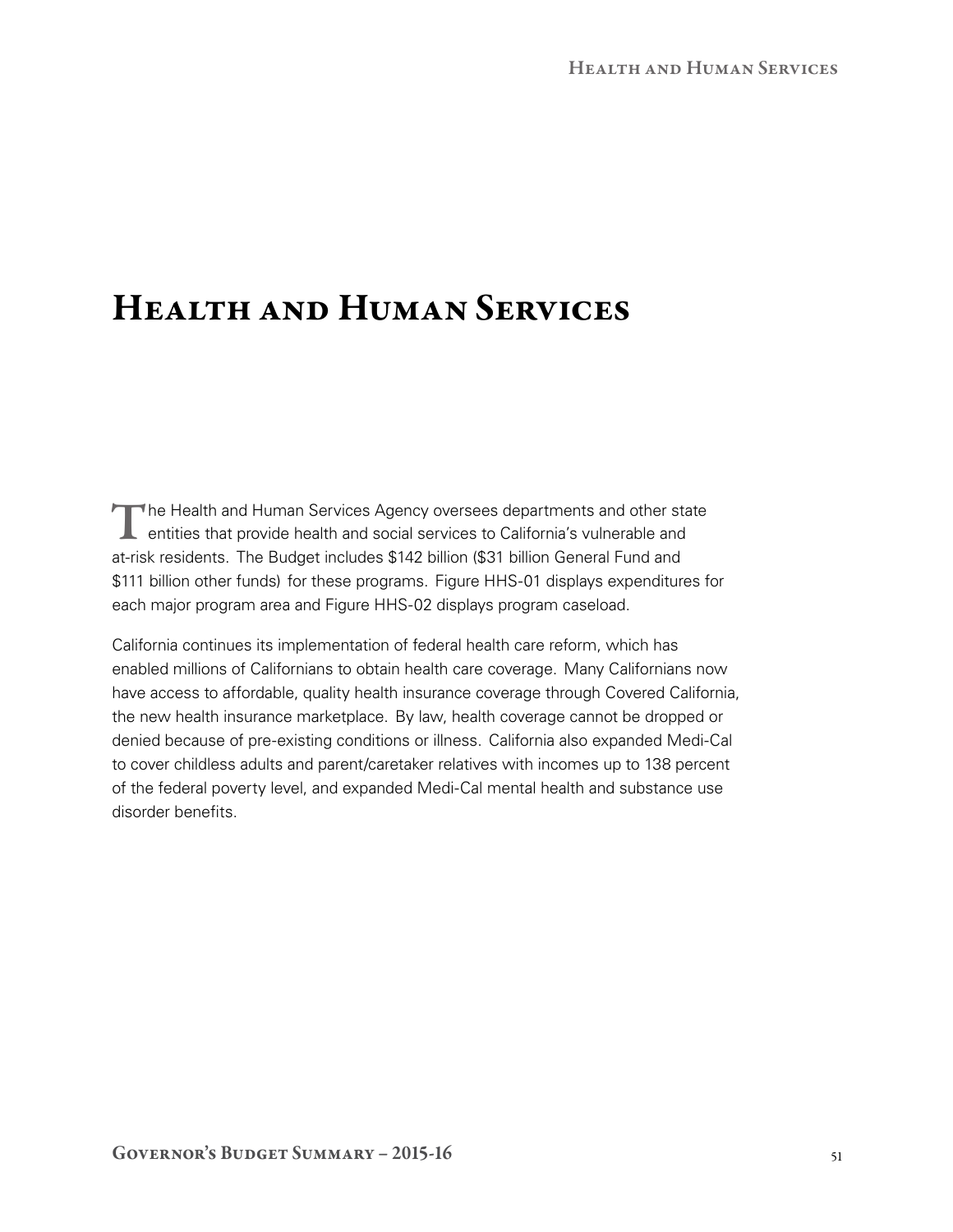

<sup>&</sup>lt;sup>1</sup> Totals \$142.2 billion for support, local assistance, and capital outlay. This figure includes reimbursements of \$14.3 billion and<br>excludes \$5.1 million in Proposition 98 funding in the Department of Developmental Serv not flow through the state budget.

| major Health and Human Services Program Caseloads |                    |                 |           |  |  |  |  |  |  |
|---------------------------------------------------|--------------------|-----------------|-----------|--|--|--|--|--|--|
|                                                   | 2015-16<br>2014-15 |                 |           |  |  |  |  |  |  |
|                                                   | <b>Revised</b>     | <b>Estimate</b> | Change    |  |  |  |  |  |  |
| Medi-Cal enrollees                                | 11,972,700         | 12,221,500      | 248,800   |  |  |  |  |  |  |
| California Children's Services (CCS) <sup>a</sup> | 16,062             | 16,303          | 241       |  |  |  |  |  |  |
| CalWORKs                                          | 543,557            | 533,335         | $-10,222$ |  |  |  |  |  |  |
| CalFresh households                               | 1,847,942          | 2,007,309       | 159,367   |  |  |  |  |  |  |
| SSI/SSP                                           | 1,302,668          | 1,310,977       | 8,309     |  |  |  |  |  |  |
| (support for aged, blind, and disabled)           |                    |                 |           |  |  |  |  |  |  |
| Child Welfare Services <sup>b</sup>               | 136,172            | 135,669         | -503      |  |  |  |  |  |  |
| <b>Foster Care</b>                                | 43,843             | 43,798          | $-45$     |  |  |  |  |  |  |
| <b>Adoption Assistance</b>                        | 84,647             | 84,748          | 101       |  |  |  |  |  |  |
| In-Home Supportive Services                       | 446,053            | 462,648         | 16,595    |  |  |  |  |  |  |
| Regional Centers for persons with developmental   |                    |                 |           |  |  |  |  |  |  |
| disabilities                                      | 278,593            | 288,317         | 9,724     |  |  |  |  |  |  |
| State Hospitals <sup>c</sup>                      | 6,892              | 6,953           | 61        |  |  |  |  |  |  |
| Developmental Centers <sup>d</sup>                | 1,112              | 1,010           | $-102$    |  |  |  |  |  |  |
| <b>Vocational Rehabilitation</b>                  | 26,736             | 26,736          | $\Omega$  |  |  |  |  |  |  |

## Figure HHS-02 **Major Health and Human Services Program Caseloads**

a Represents unduplicated quarterly caseload in the CCS Program. Does not include Medi-Cal CCS clients.

b Represents Emergency Response, Family Maintenance, Family Reunification, and Permanent Placement service areas on a monthly basis. Due to transfers between each service area, cases may be reflected in more than one services area.

c Represents the year-end population. Includes population at Vacaville and Salinas Valley Psychiatric Programs.

d Represents average in-center population.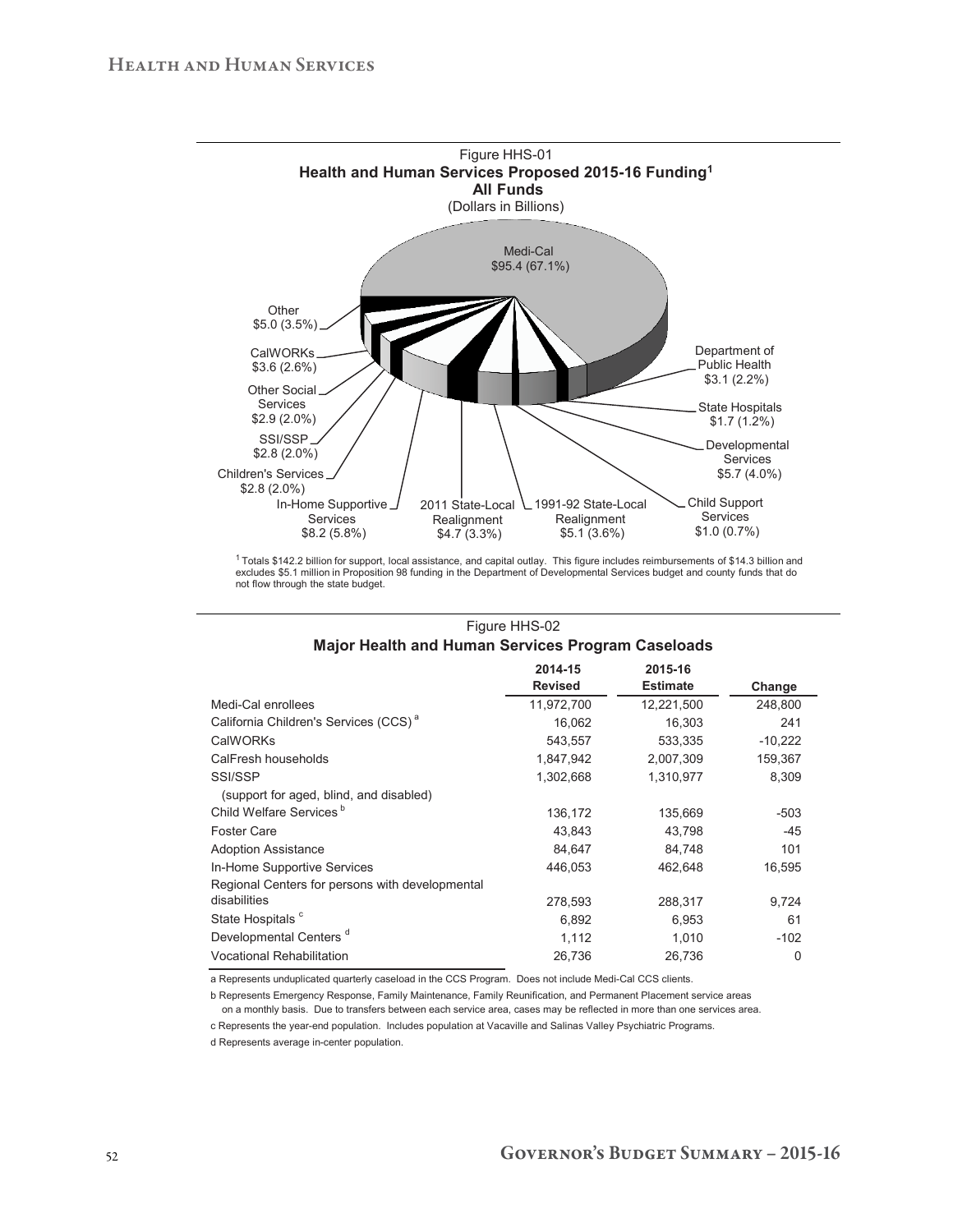## Federal Actions Cause Increased State Costs and Significant Fiscal Uncertainty

There have been numerous recent federal actions in the health and human services area that have increased state costs or created substantial fiscal uncertainty for California. These actions include:

## Increased State Costs

- Recent federal guidance indicates that California's tax on managed care organizations is inconsistent with federal Medicaid regulations and will not be allowed after its expiration in 2016. The tax offsets \$1.1 billion in General Fund expenditures in 2015‑16. The Administration is proposing a new managed care tax to comply with federal quidelines.
- The Department of Labor issued regulations requiring overtime, travel time between recipients and wait time related to doctor's visits be paid to In-Home Supportive Services workers. These costs total approximately \$315 million General Fund in 2015‑16. In late December, a federal district court ruled that a portion of the regulations exceeded the Department of Labor's authority and delayed implementation of the regulations. Under state law, the state's implementation of overtime is also delayed pending further action by the federal court.
- • The Centers for Medicare and Medicaid Services required states to provide Behavioral Health Treatment as a required Medi‑Cal benefit. This benefit is estimated to cost California over \$150 million General Fund annually.

## FISCAL UNCERTAINTY

California was assessed a repayment of \$50 million by the Administration for Children and Families (ACF) for a noncompliance issue from 2000 to 2001. The penalty was based on a finding that relative caregivers were not subject to the same criminal background checks as non-relative homes. At the time of the audit, the state was substantially in compliance and the state has been in full compliance with the federal rule for many years. The state has appealed this issue and the ACF is considering the appeal.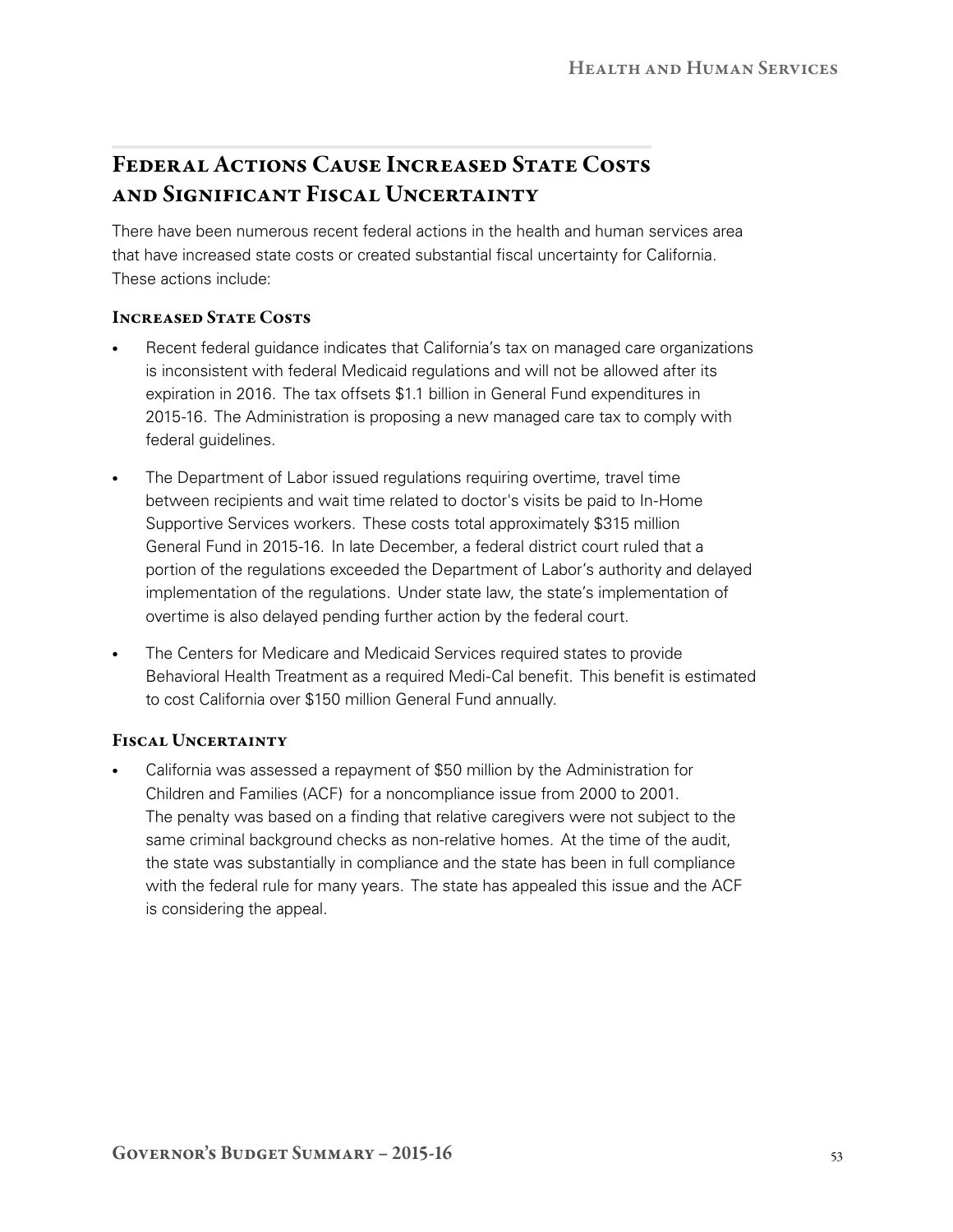- The U.S. Department of Agriculture implemented spending targets for state CalFresh administrative expenditures. California's target for federal fiscal year 2015 is approximately \$800 million; however, CalFresh expenditures are estimated to exceed this amount based on updated caseload projections. If other states do not spend less than their expenditure targets, or the federal government does not provide additional funding, California would have to backfill the difference with General Fund or reduce funding for the program. These targets create potential state costs of \$180 million in 2014‑15 and \$90 million in 2015‑16.
- The federal government, through the state Department of Public Health, has determined that certain housing units at the Sonoma, Porterville and Fairview Developmental Centers are noncompliant with federal licensing and certification requirements and may be decertified, thereby becoming ineligible for federal funding. The state is spending tens of millions in order to maintain eligibility for those funds and come into compliance with federal requirements; however, approximately \$95 million in federal funds remains at risk.
- The President announced several executive actions in November intended to allow certain undocumented immigrants to pass a criminal background check and pay taxes in order to temporarily stay in the U.S. without fear of deportation. These individuals may be recognized as having Permanent Residence Under Color of Law status due to their deferred action status, and/or because the federal government does not intend to deport them. This status potentially qualifies individuals for state-funded full-scope Medi-Cal, In-Home Supportive Services, and Cash Assistance Program for Immigrants. At this time, there is a great deal of uncertainty about the scope, timing and effect of these actions. Consequently, the Budget does not assume any higher costs from these individuals, but covering eligible immigrants under these programs could cost hundreds of millions of dollars annually.

The Administration will be working with its federal partners to relieve the fiscal impact on the state from these federal actions.

## High-Cost Drugs

Several new Hepatitis C drugs have recently been approved by the Federal Food and Drug Administration that provide a cure for the disease. However, these drugs cost approximately \$85,000 per treatment regimen. There are thousands of inmates in state prisons, patients in state hospitals, and participants in Medi‑Cal and the AIDS Drug Assistance Program who are infected with Hepatitis C. The Budget reserves \$300 million to account for the fiscal impact of these high-cost drugs. The Administration will convene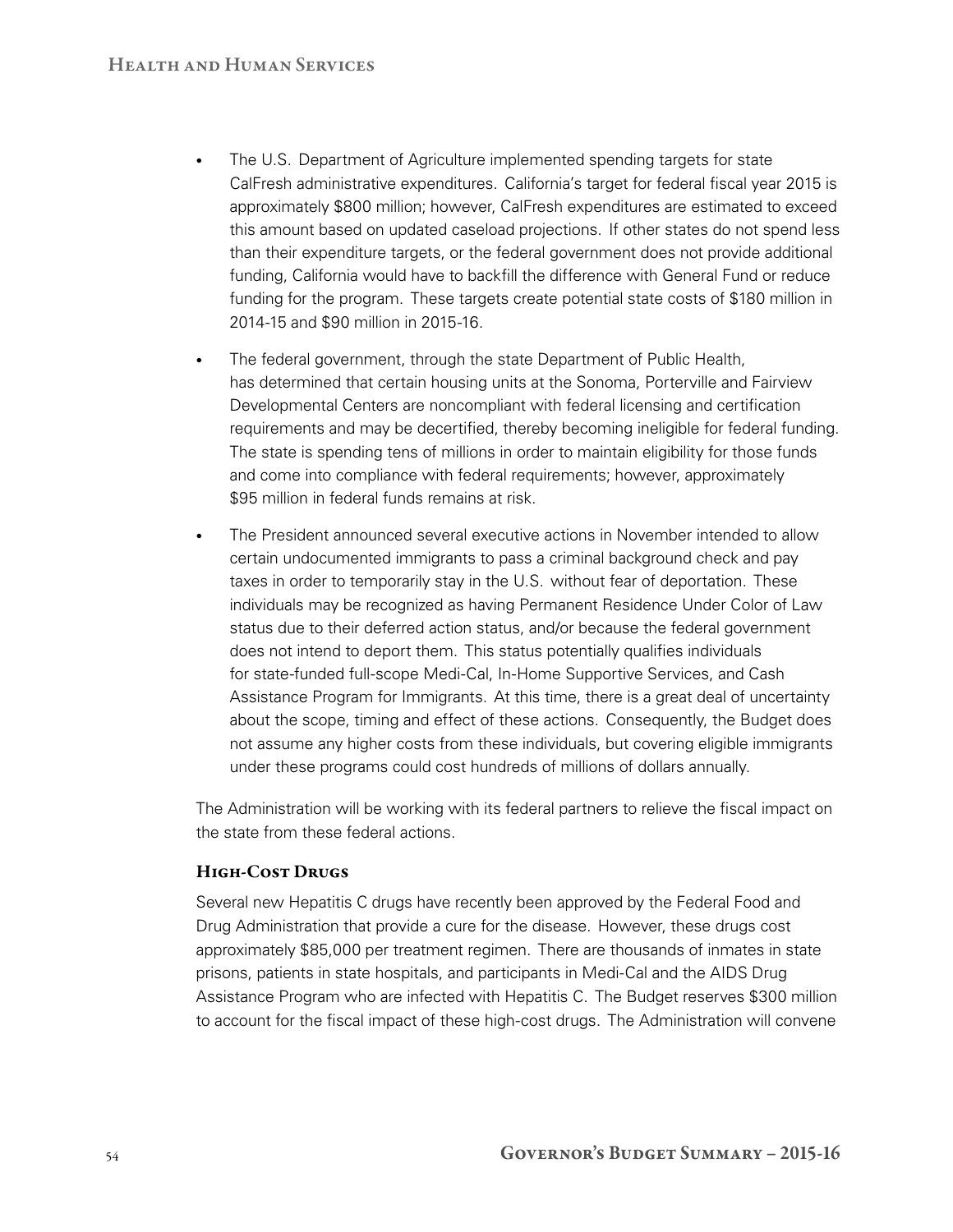a workgroup of affected entities, including sheriffs and the Receiver, to address the state's approach regarding high-cost drug utilization policies and payment structures.

## Department of Health Care Services

Medi‑Cal, California's Medicaid program, is administered by the Department of Health Care Services (DHCS). Medi-Cal is a public health insurance program that provides comprehensive health care services at no or low cost for low‑income individuals. The federal government mandates basic services including physician services, family nurse practitioner services, nursing facility services, hospital inpatient and outpatient services, laboratory and radiology services, family planning, and early and periodic screening, diagnosis, and treatment services for children. In addition to these mandatory services, the state provides optional benefits such as outpatient drugs, home and community‑based services, and medical equipment. DHCS also operates the California Children's Services program, the Primary and Rural Health program, the Targeted Low‑Income Children's Program (former Healthy Families Program) and oversees county‑operated community mental health and substance use disorder programs.

Since 2012-13, total Medi-Cal benefit costs grew 10 percent annually (approximately \$1.5 billion per year) to \$81.3 billion in 2014‑15 because of a combination of health care cost inflation, program expansions, and caseload growth. Medi‑Cal General Fund spending is projected to increase 4.3 percent from \$17.8 billion in 2014-15 to \$18.6 billion in 2015‑16. Growth in Medi‑Cal General Fund expenditures has been reduced through the use of other funding sources, including the Managed Care Organization Tax (authorized in 2013-14), the Hospital Quality Assurance Fee (first authorized in 2011-12), intergovernmental transfers, and Medicaid waivers that allow claiming of federal funds for state-only health care costs.

The Budget assumes that caseload will increase approximately 2.1 percent from 2014‑15 to 2015‑16 (from 11.9 million to 12.2 million), largely because of the continued implementation of federal health care reform. Federal health care reform will increase the program's caseload by an estimated 1 million in 2014‑15 and 1.1 million in 2015‑16. In the short term, the state will receive 100 percent federal funding for non-disabled childless adults with income up to 138 percent of the federal poverty level (FPL), and parent and caretaker relatives with incomes between 109 and 138 percent of FPL. With these trends, approximately 32 percent of the state's total population will be enrolled in Medi-Cal. Caseload has increased from 7.9 million in 2012-13 to 12.2 million in 2015-16.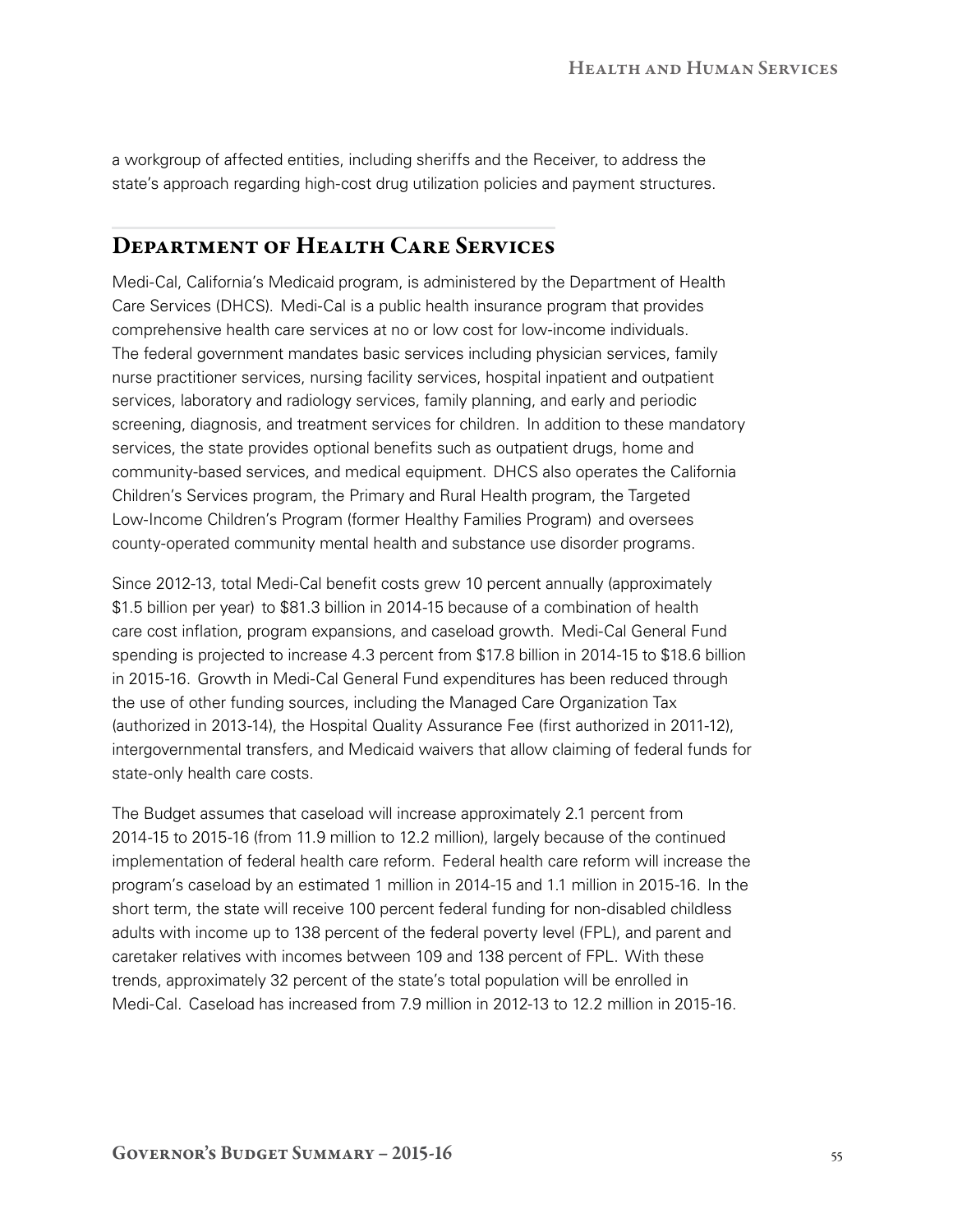The Federal Medical Assistance Percentage (FMAP) determines the level of federal financial support for the Medi‑Cal program. The current formula relies on per capita income, which harms California since a relatively few high-wage earners skew the per capita income. California has generally had an FMAP of 50 percent (the minimum percentage authorized under federal law) since the inception of the Medicaid program in 1965. California's percentage is lower than the national average and is lower than those of neighboring states. Oregon, Nevada, and Arizona currently have percentages of 64 percent, 64 percent, and 69 percent, respectively. The state's percentage is also substantially lower than Mississippi's 74‑percent FMAP percentage, currently the highest in the country.

The Medi‑Cal program cost per case is lower than the national average. According to data from federal fiscal year 2011, California's cost per case of \$4,468 was substantially lower than other low FMAP states such as Massachusetts (\$8,717) and New York (\$8,901). California's projected cost per case is \$5,608 in 2015-16.

California is one of 27 states that implemented the optional expansion under federal health care reform, which expanded Medi-Cal eligibility to all parent/caretaker relatives and childless adults under 138 percent of FPL. In addition, California provides coverage for pregnant women up to 213 percent of FPL and for non‑working persons with disabilities up to 138 percent of FPL; these two eligibility levels are the  $9<sup>th</sup>$  highest in the nation.

Significant Adjustments:

• County Medi‑Cal Administration—County workers conduct Medi‑Cal eligibility work on behalf of the state. Medi-Cal caseload has grown significantly since implementation of the Affordable Care Act, and the system built to automate eligibility work is still not completely functional. As a result, counties require additional resources for administration of the program. The Budget includes an additional \$150 million (\$48.8 million General Fund) in 2014‑15 for these purposes. The Administration will continue to monitor county workload to determine if additional resources are also warranted in 2015‑16. In the interim, the Budget continues the increase of \$240 million (\$78 General Fund) in 2015‑16 that counties received the last two years. Once the eligibility system stabilizes, the state will conduct time studies to inform a new Medi-Cal county administration budgeting methodology.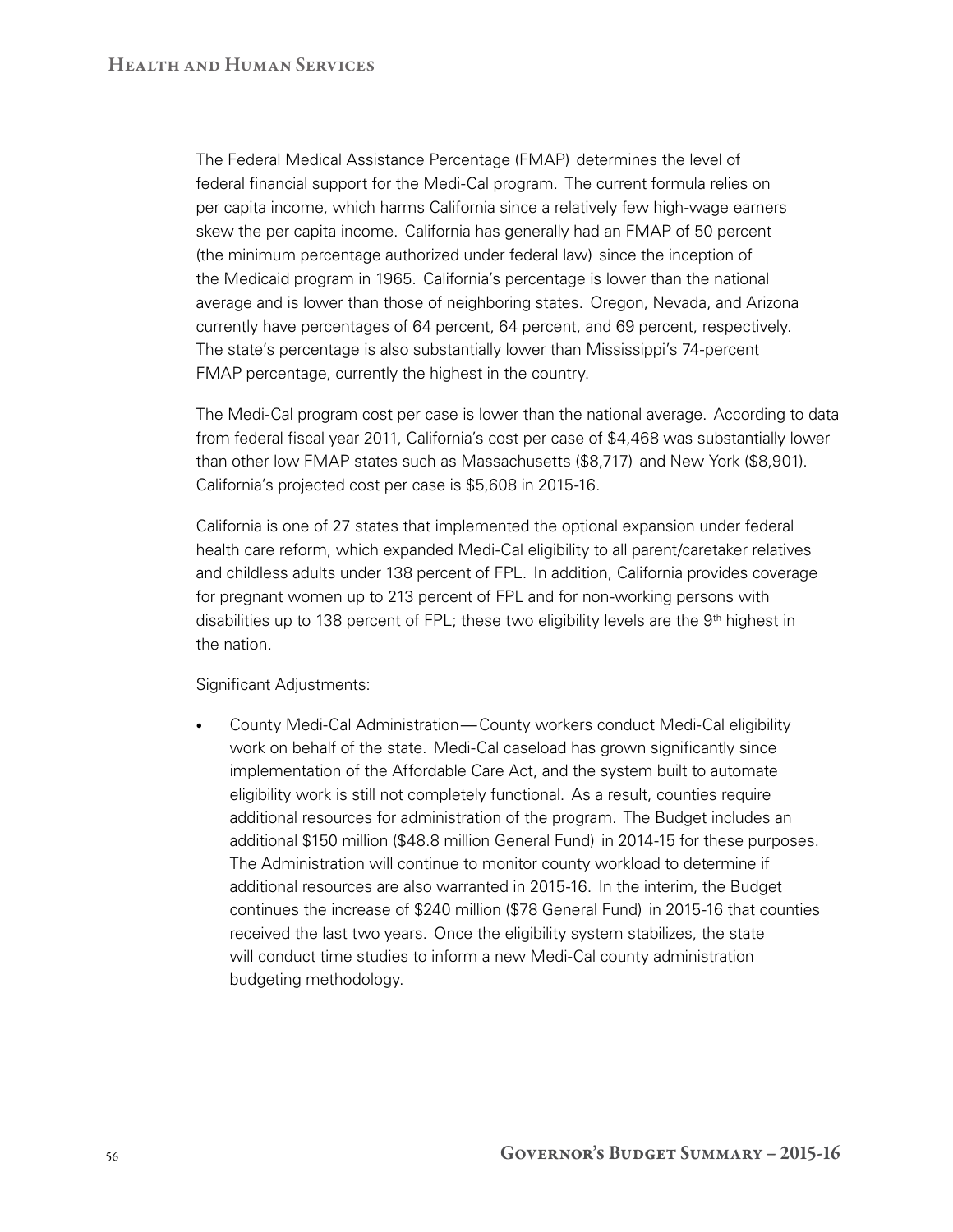- Skilled Nursing Quality Assurance Fee—Current law authorizes a quality assurance fee on skilled nursing facilities until July 31, 2015 and provided for a 3‑percent increase in reimbursement rates in 2013‑14 and 2014‑15. This fee leverages additional federal funding that offsets General Fund expenditures in these facilities. The Budget assumes continuation of this fee for five years with annual rate increases of 3.62 percent beginning in August 2015.
- Behavioral Health Treatment—In July 2014, the federal government required behavioral health treatment services be covered under Medicaid Early and Periodic Screening, Diagnosis and Treatment requirements for services delivered on or after July 1, 2014. The Budget includes costs of \$190 million (\$89 million General Fund) in 2014‑15 and \$320 million (\$151 million General Fund) in 2015‑16 for behavioral health treatment services for individuals with Autism Spectrum Disorder up to 21 years of age. Chapter 40, Statutes of 2014 (SB 870), requires the Department of Health Care Services to implement behavioral health treatment services, including Applied Behavioral Analysis, to the extent required by the federal government.
- Provider Rates—Chapter 3, Statutes of 2011 (AB 97), reduced most Medi-Cal provider rates by up to 10 percent. The 2014 Budget Act assumed retroactive recoupment of rate reductions for some services in fee-for-service Medi-Cal and prospective savings from rate reductions in fee-for-service and managed care. The 2014 Budget Act also exempted additional providers, including high-cost prescription drugs, specialty physician services, various distinct-part nursing facilities and nonprofit pediatric dental surgery centers. The Budget reflects an estimated \$130 million annual General Fund cost for these exemptions.
- Limited Benefit Programs—Several state health programs including the Medi-Cal Access Program, California Children's Services, the Genetically Handicapped Persons Program, and Every Woman Counts currently provide health services that do not qualify as comprehensive coverage. Due to the Affordable Care Act, individuals can receive comprehensive health coverage that typically covers the services provided in these non‑comprehensive programs. Consistent with a policy of encouraging comprehensive coverage, the Budget proposes to require individuals in these programs to seek comprehensive coverage offered through Covered California or Medi-Cal in order to maintain eligibility for these programs.
- Annual Open Enrollment—The Budget proposes to institute an annual 90‑day time period when certain non‑disabled Medi‑Cal beneficiaries enrolled in managed care plans can change their health plan, similar to the Covered California open enrollment period. This proposal supports continuity of care and enables increased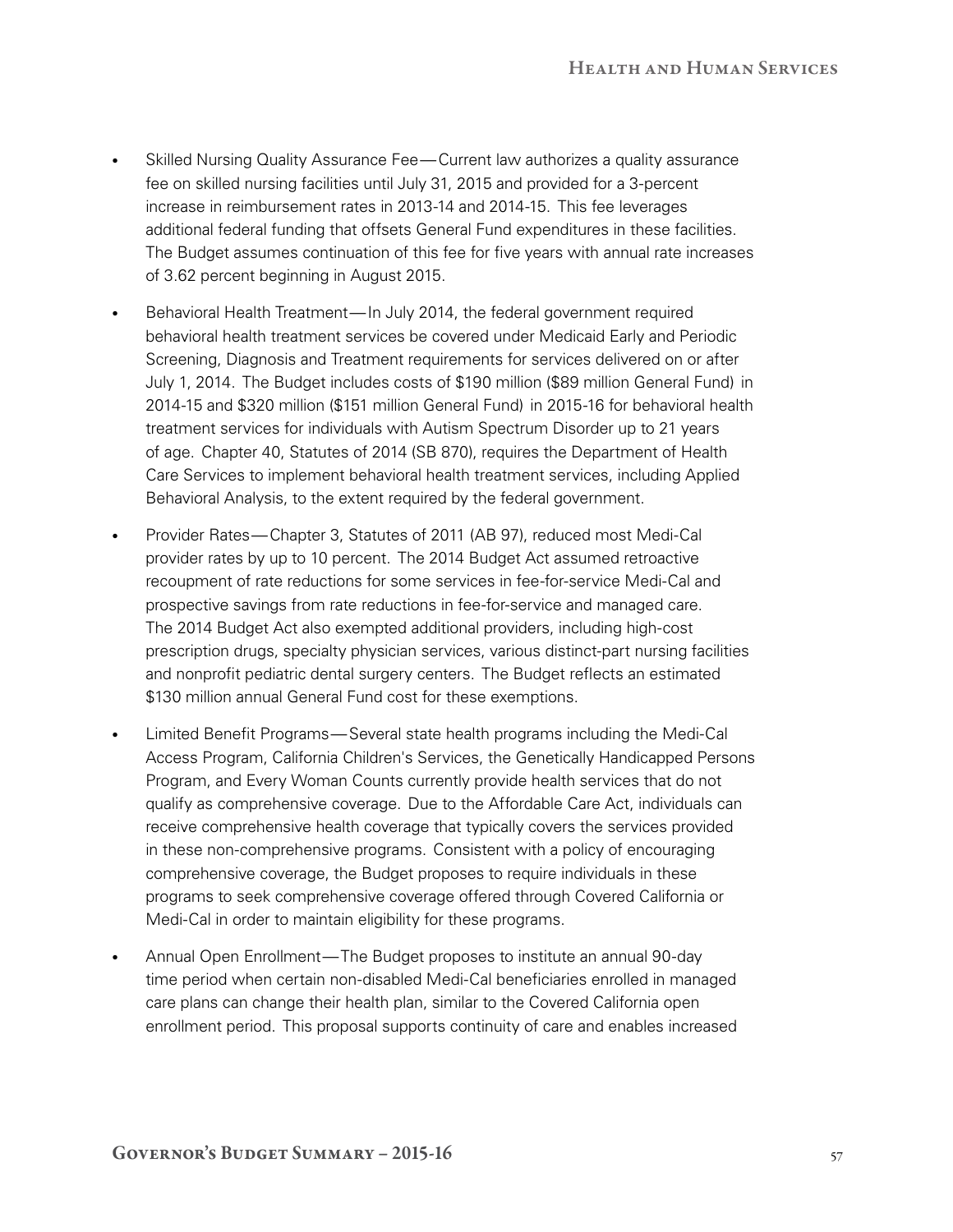care management and does not impact the ability of individuals to apply for and be enrolled in Medi-Cal coverage at any time throughout the year. This change results in General Fund savings of \$1.6 million in 2015-16.

• Pediatric Palliative Care—Beginning in 2006, DHCS developed a statutorily required pediatric palliative care pilot project intended to improve the quality of life for children with life-threatening illnesses. The 11-county pilot minimizes hospitalization by allowing access to in‑home palliative care. The pilot has proven successful and the Budget proposes to expand it to seven additional counties, resulting in net General Fund savings of \$1.4 million in 2015‑16.

## Coordinated Care Initiative

Under the Coordinated Care Initiative (CCI), persons eligible for both Medicare and Medi-Cal (dual eligibles) receive medical, behavioral health, long-term supports and services, and home and community-based services coordinated through a single health plan. These changes are being pursued through a federal demonstration project known as Cal MediConnect. The CCI is also enrolling all dual eligibles in managed care plans for their Medi‑Cal benefits and integrating long‑term services and supports for Medi-Cal-only beneficiaries. The CCI was intended to operate in eight counties: Alameda, Los Angeles, Orange, Riverside, San Bernardino, San Diego, San Mateo, and Santa Clara.

The following changes have occurred since enactment of the 2012 Budget Act and the creation of the program:

- More than 100,000 participants were exempted, including Medicare Special Needs Plans and certain categories of Medi‑Cal beneficiaries based on age or health condition.
- Passive enrollment was delayed until 2014, and Alameda County will no longer participate in the demonstration due to concerns regarding one of the health plan's readiness. Six counties have begun passive enrollment and the seventh, Orange County, will begin in July 2015.
- Medicare and Medicaid savings were intended to be shared 50-50 with the federal government; however, the federal government reduced the amount of savings California was allowed to retain to approximately 25 to 30 percent.
- To help pay for implementation, the federal government allowed a 4-percent tax on managed care organizations through June 30, 2016 which is attributable to the state's participation in the demonstration. However, recent guidance from the federal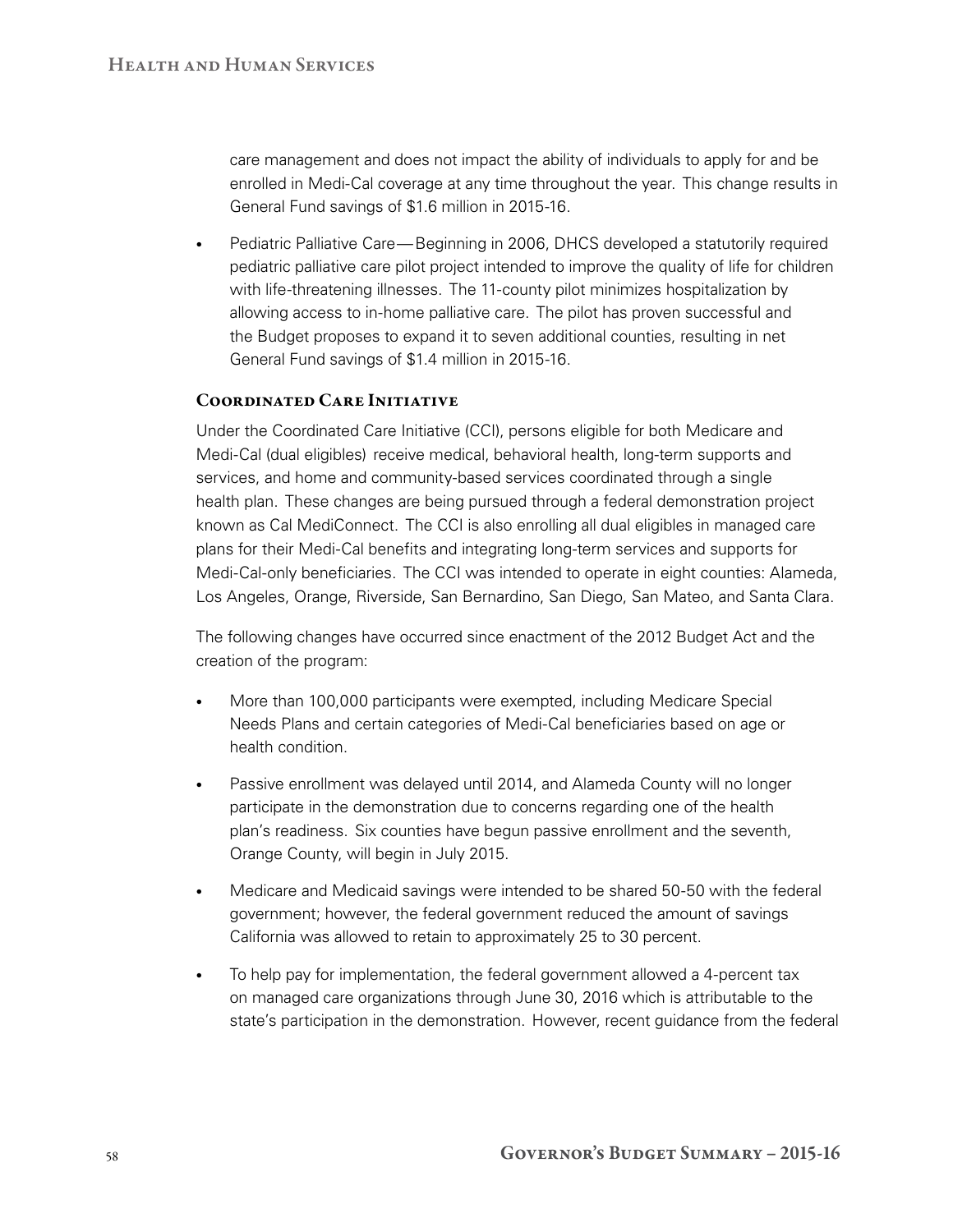government indicates the tax is inconsistent with federal Medicaid regulations and will not be allowed to continue.

- As of November 1, 2014, approximately 69 percent of eligible participants have opted out of the demonstration compared to initial projections of approximately 33 percent. That percentage is around 80 percent for In‑Home Supportive Services (IHSS) beneficiaries, and participation varies widely by county.
- Due to revised federal Fair Labor Standards Act regulations, IHSS providers are entitled to overtime compensation. Because the CCI established a Maintenance‑of‑Effort funding formula for the IHSS program, the state's IHSS costs have significantly increased due to the CCI. This arrangement changed the fiscal exposure for counties from a share of non-federal costs to a cost cap based on 2011‑12 expenditure levels plus annual growth of 3.5 percent. The cost cap applies to all 58 counties, not just the seven counties implementing CCI. This funding change, together with the federal government's change in overtime regulations, has significantly increased the state's costs.

Under current law, the Director of Finance is required to annually send to the Legislature a determination of whether the CCI is cost-effective. If the CCI is not cost-effective, the program would automatically cease operation. Although the Budget projects net General Fund savings for the CCI of \$176.1 million in 2015-16, these savings are primarily from the tax on managed care organizations. Without the tax revenue, the CCI would have a General Fund cost of \$396.8 million in 2015-16. The most recent analysis also shows that the initiative could result in net costs to the state in 2016-17 and beyond due to the factors outlined above. If these factors are not improved by January 2016, the CCI would cease operating effective January 2017.

The Administration remains committed to implementing the CCI to the extent it can continue to generate program savings. Over the course of the next year, the Administration will seek ways to improve participation, extend an allowable managed care tax, and lower state costs.

## Managed Care Organization Tax

Chapter 33, Statutes of 2013 (SB 78), authorized a tax on the operating revenue of Medi-Cal managed care plans based on the state sales tax rate. Nearly half of this revenue is used for the non-federal share of supplemental payments to Medi-Cal managed care plans. The remainder of the revenue is used to fund increased capitation rates for Medi-Cal managed care plans that would otherwise be paid by the General Fund,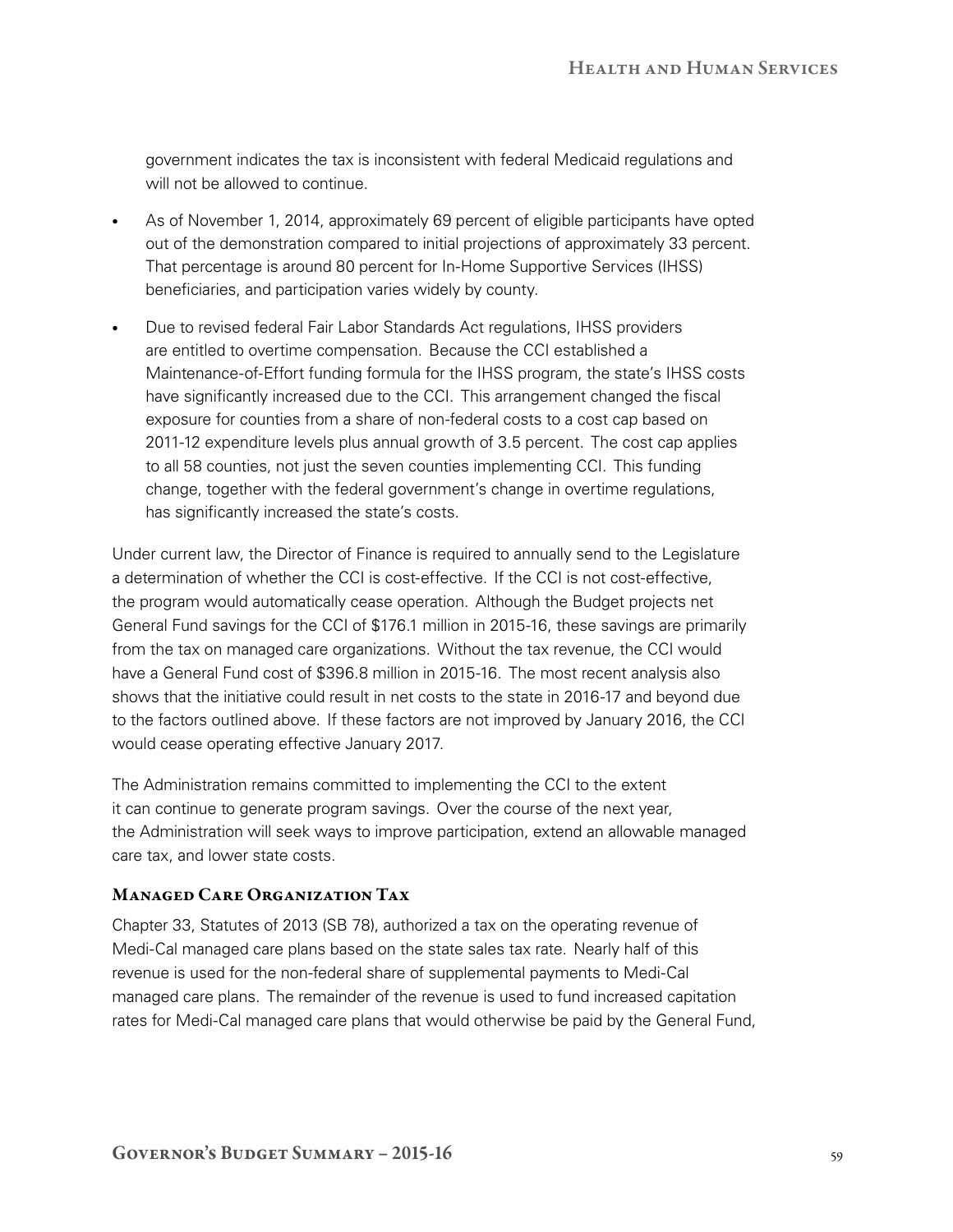which offsets General Fund spending in the Medi-Cal program. The Budget includes a General Fund offset from the tax of \$803 million in 2014-15 and \$1.1 billion in 2015-16.

The federal government recently released guidance indicating that this tax is likely impermissible under federal Medicaid regulations because it only applies narrowly to Medi‑Cal managed care plans. The current form of the tax, therefore, could not be extended.

The Administration is proposing a new managed care tax that complies with federal law. The new revenue will offset the same amount of General Fund expenditures as the current tax, as well as fund a restoration of the 7‑percent across‑the‑board reduction to authorized IHSS hours of service. The restoration of hours is consistent with a settlement of various IHSS cases to seek a non‑General Fund source of funding for these hours. The Administration will be pursuing this new managed care tax early in 2015.

#### Medi-Cal 1115 Waiver Renewal

California's current Medi-Cal 1115 Waiver, "Bridge to Reform", which has been fundamental to the successful implementation of the Affordable Care Act (ACA), expires in October 2015. DHCS will seek a five‑year renewal of the waiver to continue to support ACA implementation, drive significant delivery system transformation, and provide for the long-term fiscal stability of the Medi-Cal program. The main objectives of the new waiver are to:

- Strengthen primary care delivery and access.
- Avoid unnecessary institutionalization and services.
- Use the Medi-Cal program to test innovative approaches to care.

These objectives are consistent with the goals of higher quality, improved health outcomes, and lower costs. DHCS is undertaking a stakeholder process to discuss several core areas targeted in the waiver renewal process, including delivery system transformation and other provider or plan incentives, safety net funding reform, workforce development, housing and supportive services for targeted populations, and shared savings with the federal government. The Budget assumes continuation of the funding available in the Bridge to Reform Waiver for designated public hospital systems; however, updates to those assumptions will occur as part of the May Revision after DHCS formally submits the waiver renewal to the federal government.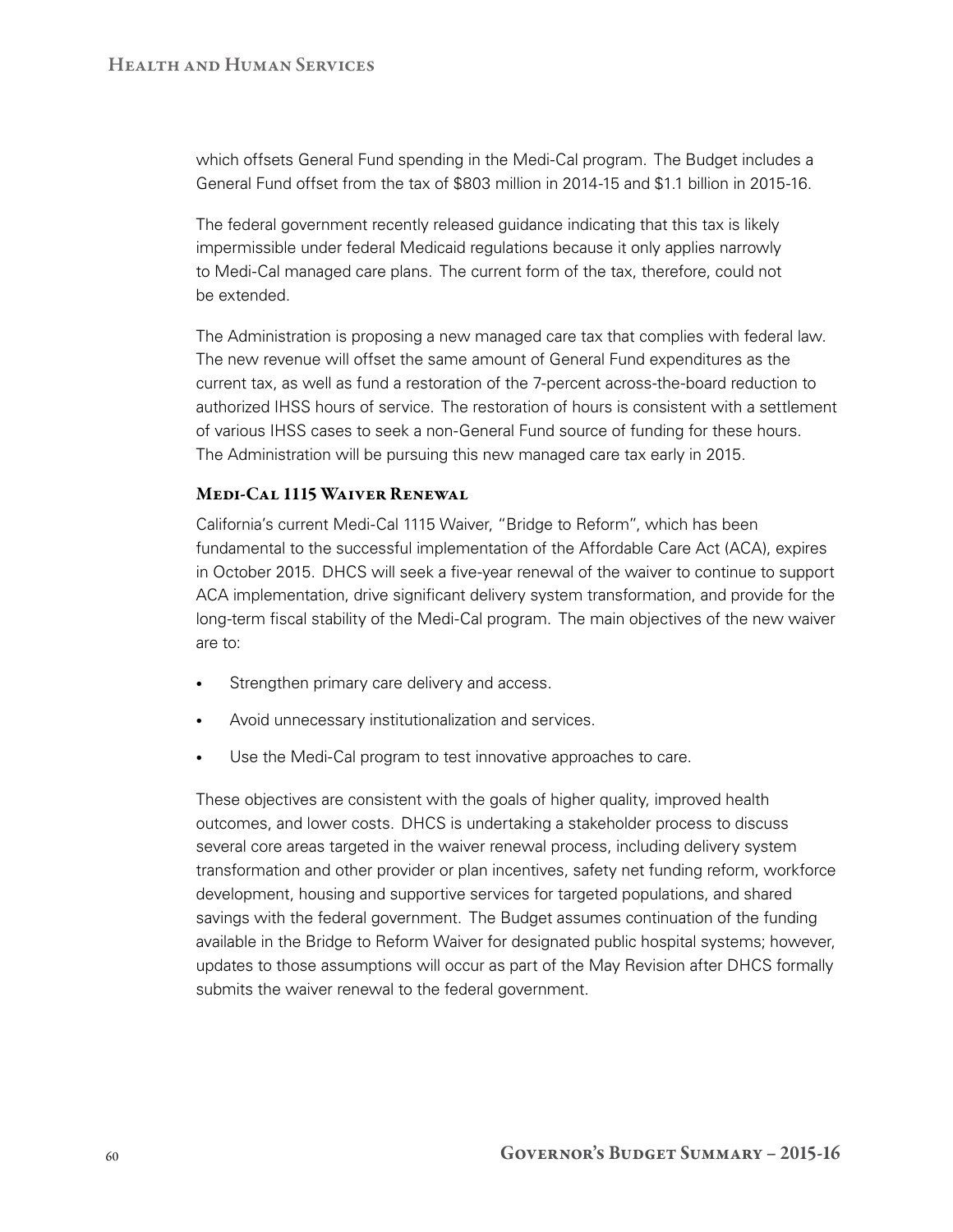## Health Care Reform Implementation

In 2013, California implemented significant portions of the Affordable Care Act. Covered California, the new insurance marketplace, has provided affordable health insurance, including plans subsidized with federally funded tax subsidies and products for small businesses with coverage that started January 1, 2014.

In addition, the Medi-Cal program was expanded in two ways:

- The mandatory expansion simplified eligibility, enrollment, and retention rules, making it easier to get on and stay on the program.
- The optional expansion extended eligibility to adults without children and parent and caretaker relatives with incomes up to 138 percent of the federal poverty level.

Significant reforms in the individual and small group insurance markets also took effect January 1, 2014. Most health plans and insurers in California are required to cover the 10 essential health benefits as required by federal law: ambulatory patient services; emergency services; hospitalization; maternity and newborn care; mental health, including behavioral health treatment; prescription drugs; rehabilitative and habilitative services and devices; laboratory services; preventive and wellness services and chronic disease management; and pediatric oral and vision care.

With these reforms, an estimated 3.3 million additional people will enroll in Medi-Cal and 2 million people will enroll in Covered California by the end of 2015‑16. Covered California has received over \$1 billion in start-up funding from the federal government, with the vast majority of the funds paying for staff, information technology systems, and marketing. Under state law, it must be self-sustaining by January 1, 2015, and will assess fees on its 10 qualified health plans to fund its operating budget.

The Budget assumes net costs of \$2 billion (\$943.2 million General Fund) in 2015‑16 to provide for the mandatory Medi‑Cal expansion. California will split these costs with the federal government. Additionally, the federal government has committed to pay 100 percent of the cost of the new adult group optional expansion for the first three years; by 2020‑21, the federal share will have decreased to 90 percent and the state will pay 10 percent. The Budget assumes net costs of \$14.3 billion in 2015‑16 for the optional Medi-Cal expansion.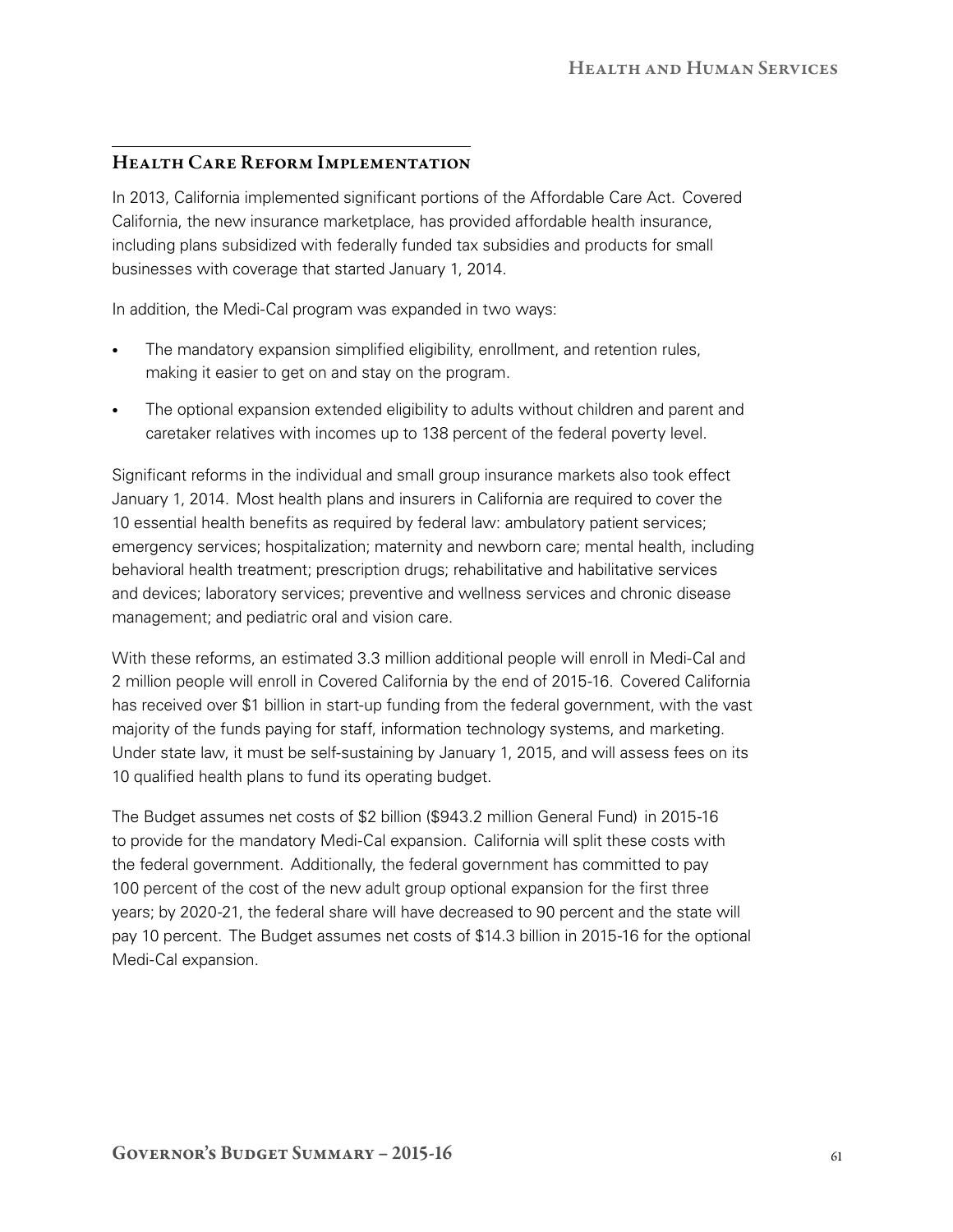#### 1991-92 State-Local Realignment Health Account Redirection

Under the ACA, county costs and responsibilities for indigent health care are expected to decrease as more individuals gain access to health care coverage. The state-based Medi-Cal expansion will result in indigent care costs previously paid by counties shifting to the state.

Chapter 24, Statutes of 2013 (AB 85), modifies 1991 Realignment Local Revenue Fund (LRF) distributions to capture and redirect savings counties will experience from the implementation of federal health care reform effective January 1, 2014. County savings are estimated to be \$724.9 million in 2014‑15 and \$698.2 million in 2015‑16, and these savings will be redirected to counties for CalWORKs expenditures. This redirection mechanism frees up General Fund resources to pay for rising Medi-Cal costs. The estimates for 2015‑16 will be updated in the May Revision using updated data from the counties.

LRF sales tax revenues are first allocated to base funding to the subaccounts (Mental Health, Health, Social Services, and CalWORKs) within the fund. Any sales tax revenues deposited into the LRF in excess of base funding are distributed through various growth formulas. These growth funds are first distributed to fund cost increases in social services programs, followed by County Medical Services Program growth pursuant to a statutory formula. Any remaining growth funds, or general growth, is distributed to each of the subaccounts within the LRF.

AB 85 established two new subaccounts within the LRF beginning in 2013-14: (1) the Family Support Subaccount, which receives sales tax funds redirected from the Health Subaccount, as noted above, and then redistributes to counties in lieu of General Fund for the CalWORKs program, and (2) the Child Poverty and Family Supplemental Support Subaccount, which receives base and growth revenues dedicated solely towards funding increases to CalWORKs grant levels. Additionally, under AB 85, the Health Subaccount receives a fixed percentage of general growth funds, 18.5 percent, while the Mental Health Subaccount continues to receive general growth without any changes to the original statutory formula. The Child Poverty and Family Supplemental Support Subaccount receives any remaining general growth funds.

Based on current revenue estimates, the Child Poverty and Family Supplemental Support Subaccount is projected to receive \$170.3 million in base and growth funds in 2014-15, plus an additional \$67.1 million in carryover funding from the prior fiscal year. Of the total amount available (\$237.4 million), \$214.1 million will be used to fund the 5-percent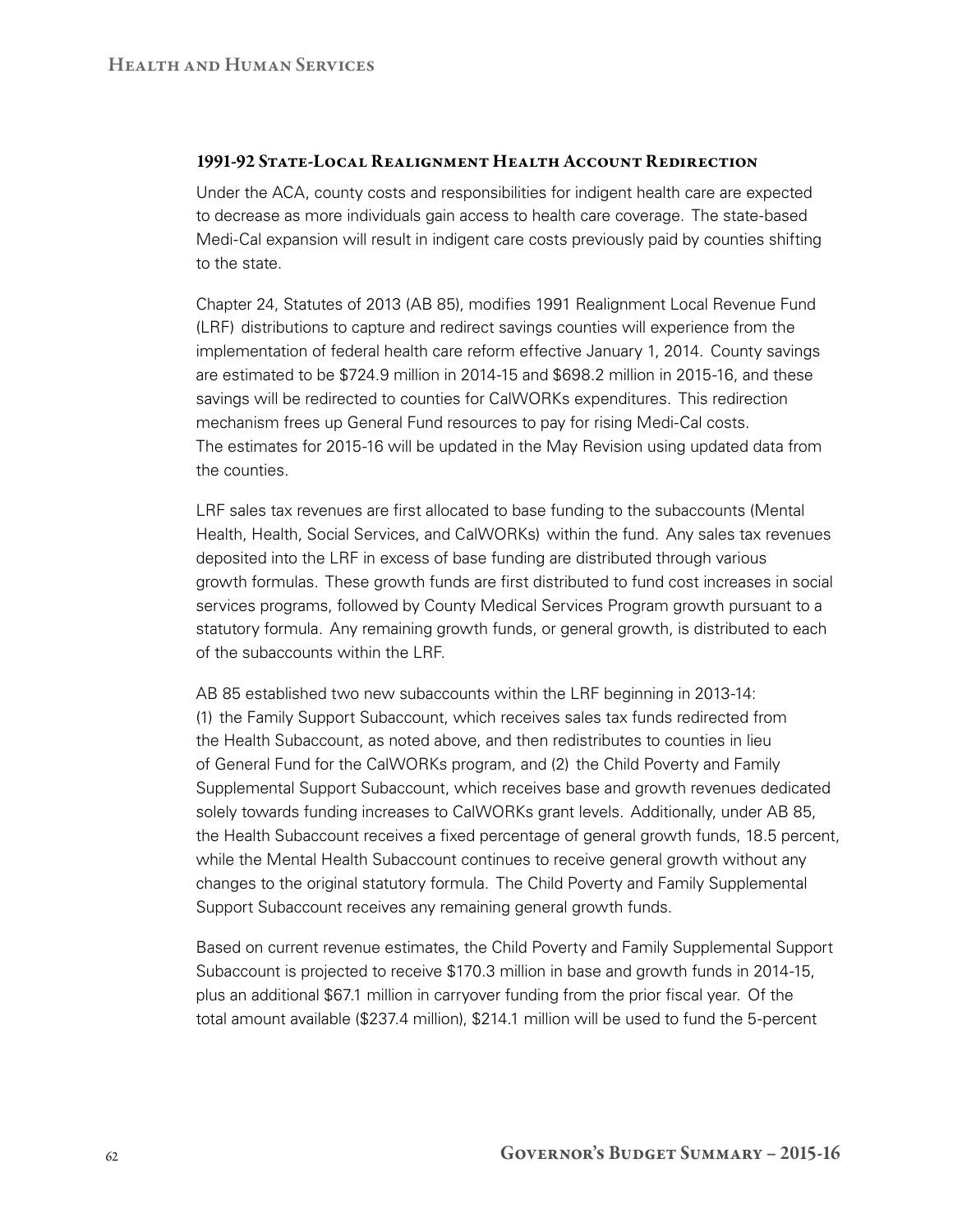increase to CalWORKs grant levels that took effect on March 1, 2014 and the additional 5‑percent grant increase scheduled to become effective April 1, 2015. The remaining \$23.3 million will be carried over to 2015-16 to help fund the full-year costs of both grant increases, estimated to be \$340.5 million. Including the carryover funding, total deposits to the Child Poverty and Family Supplemental Support Subaccount in 2015-16 are projected to be \$267.2 million. The Budget includes \$73.3 million General Fund to provide the remaining funding needed for the full-year costs of the grant increases.

#### Mental Health and Substance Use Disorder Services

California expanded the mental health and substance use disorder benefits available to those eligible for Medi‑Cal. The Budget continues to reflect the costs of the expansion of benefits.

DHCS is seeking a waiver from the federal Centers for Medicare and Medicaid Services to provide better coordination of care and a continuum of care for substance use disorder treatment services, including residential treatment services which would be unavailable for most beneficiaries absent a waiver. The waiver will allow state and county officials more authority to select quality providers to provide substance abuse treatment, assessments, and case management.

Due to concerns about program integrity in the Drug Medi‑Cal program, DHCS took steps to eliminate fraud and abuse in the program, including temporarily suspending the certification of hundreds of facilities providing drug treatment inconsistent with program goals, and referring many drug treatment providers to the Department of Justice for potential criminal prosecution. DHCS is still in the process of statewide recertification of active providers, and plans on completing those efforts by November 2015. The Budget extends the 21 positions and \$2.2 million (\$1.1 million General Fund) provided in the 2014 Budget Act to continue the current recertification efforts and implement on‑site monitoring of provider operations to further fraud prevention efforts.

## 2011 Realignment Funding

In an effort to provide services more efficiently and effectively, 2011 Realignment shifted responsibility and dedicated funding for public safety services to local governments. In addition, community mental health programs previously funded in 1991-92 State-Local Realignment are now funded by revenue dedicated for 2011 Realignment.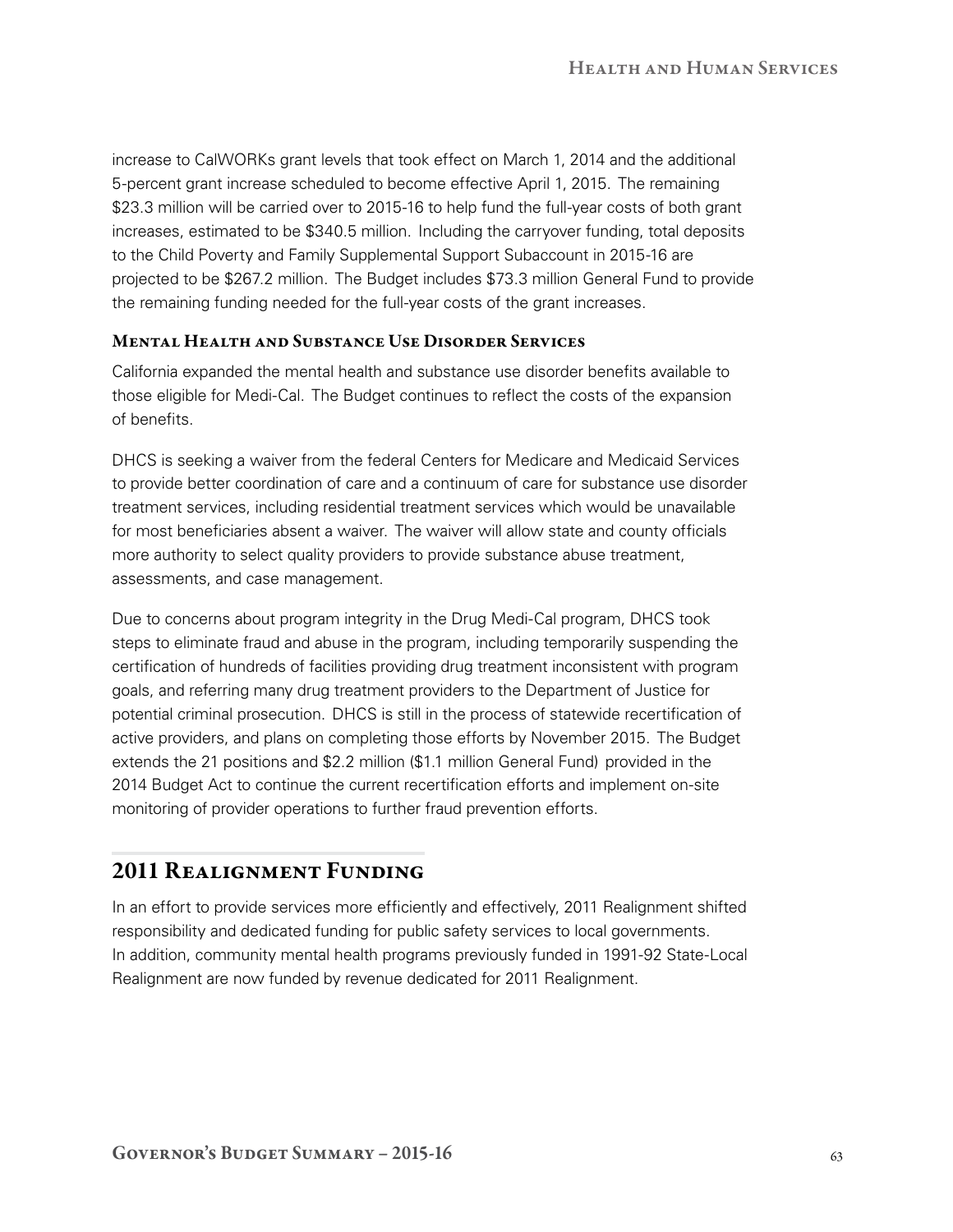2011 Realignment is funded through two sources: a state special fund sales tax of 1.0625 cents totaling \$6.6 billion and \$546 million in Vehicle License Fees. These funds are deposited into the Local Revenue Fund 2011 for allocation to the counties and are constitutionally guaranteed for the purposes of 2011 Realignment. Figure HHS‑03 identifies the programs and funding for 2011 Realignment.

| Figure HHS-03                                                                           |                 |        |           |                          |           |                          |  |  |
|-----------------------------------------------------------------------------------------|-----------------|--------|-----------|--------------------------|-----------|--------------------------|--|--|
| 2011 Realignment Estimate <sup>1</sup> - at 2015-16 Governor's Budget                   | 2013-14 2013-14 | Growth | 2014-15   | 2014-15<br><b>Growth</b> | 2015-16   | 2015-16<br><b>Growth</b> |  |  |
| Law Enforcement Services <sup>∩∩</sup>                                                  | \$2,124.3       |        | \$2,078.3 |                          | \$2,248.4 |                          |  |  |
| Trial Court Security Subaccount□□                                                       | 508.0           | 9.8    | 518.1     | 17.0                     | 535.1     | 15.2                     |  |  |
| Enhancing Law Enforcement Activities Subaccount <sup>2</sup>                            | 489.9           | 24.6   | 489.9     | 36.2                     | 489.9     | 56.2                     |  |  |
| Community Corrections Subaccount <sup>3</sup>                                           | 998.9           | 73.1   | 934.1     | 127.7                    | 1.061.7   | 113.7                    |  |  |
| District Attorney and Public Defender Subaccount <sup>3</sup>                           | 17.1            | 4.9    | 15.8      | 8.5                      | 24.3      | 7.6                      |  |  |
| Juvenile Justice Subaccount                                                             | 110.4           | 9.8    | 120.4     | 17.0                     | 137.4     | 15.2                     |  |  |
| Youthful Offender Block Grant Special Account                                           | (104.3)         | (9.3)  | (113.8)   | (16.1)                   | (129.9)   | (14.4)                   |  |  |
| Juvenile Reentry Grant Special Account                                                  | (6.1)           | (0.5)  | (6.6)     | (0.9)                    | (7.6)     | (0.8)                    |  |  |
| Growth, Law Enforcement Services                                                        | 122.2           | 122.2  | 206.4     | 206.4                    | 207.9     | 207.9                    |  |  |
| Mental Health <sup>40</sup>                                                             | 1,120.6         | 9.1    | 1,120.6   | 15.8                     | 1,120.6   | 14.1                     |  |  |
| <b>Support Services</b>                                                                 | 2,829.4         |        | 3,022.0   |                          | 3,322.3   |                          |  |  |
| Protective Services Subaccount                                                          | 1,837.0         | 112.0  | 1,970.7   | 153.5                    | 2,124.2   | 126.8                    |  |  |
| Behavioral Health Subaccount <sup>5</sup><br>Women and Children's Residential Treatment | 992.4           | 60.0   | 1,051.3   | 146.7                    | 1,198.1   | 140.9                    |  |  |
| <b>Services</b>                                                                         | (5.1)           |        | (5.1)     |                          | (5.1)     |                          |  |  |
| Growth, Support Services□□                                                              | 181.1           | 181.1  | 316.0     | 316.0                    | 281.8     | 281.8                    |  |  |
| Account Total and Growth□□                                                              | \$6,377.6       |        | \$6,743.3 |                          | \$7,181.0 |                          |  |  |
| <b>Revenue</b>                                                                          |                 |        |           |                          |           |                          |  |  |
| 1.0625% Sales Tax <sup></sup>                                                           | 5,863.1         |        | 6,217.2   |                          | 6,634.9   |                          |  |  |
| Motor Vehicle License Fee□□                                                             | 514.5           |        | 526.1     |                          | 546.1     |                          |  |  |
| Revenue Total <sup>n</sup>                                                              | \$6,377.6       |        | \$6,743.3 |                          | \$7,181.0 |                          |  |  |

This chart reflects estimates of the 2011 Realignment subaccount and growth allocations based on current revenue forecasts and in accordance with the formulas outlined in Chapter 40, Statutes of 2012 (SB 1020).

<sup>1</sup> Dollars in millions.

 $2$  Allocation is capped at \$489.9 million. Growth will not add to subsequent fiscal year's subaccount base allocations.

 $3$  2013-14 and 2014-15 growth is not added to subsequent fiscal year's subaccount base allocations.

4 Growth does not add to base.

<sup>5</sup> The Early and Periodic Screening, Diagnosis, and Treatment and Drug Medi-Cal programs within the Behavioral Health Subaccount do not yet have a permanent base.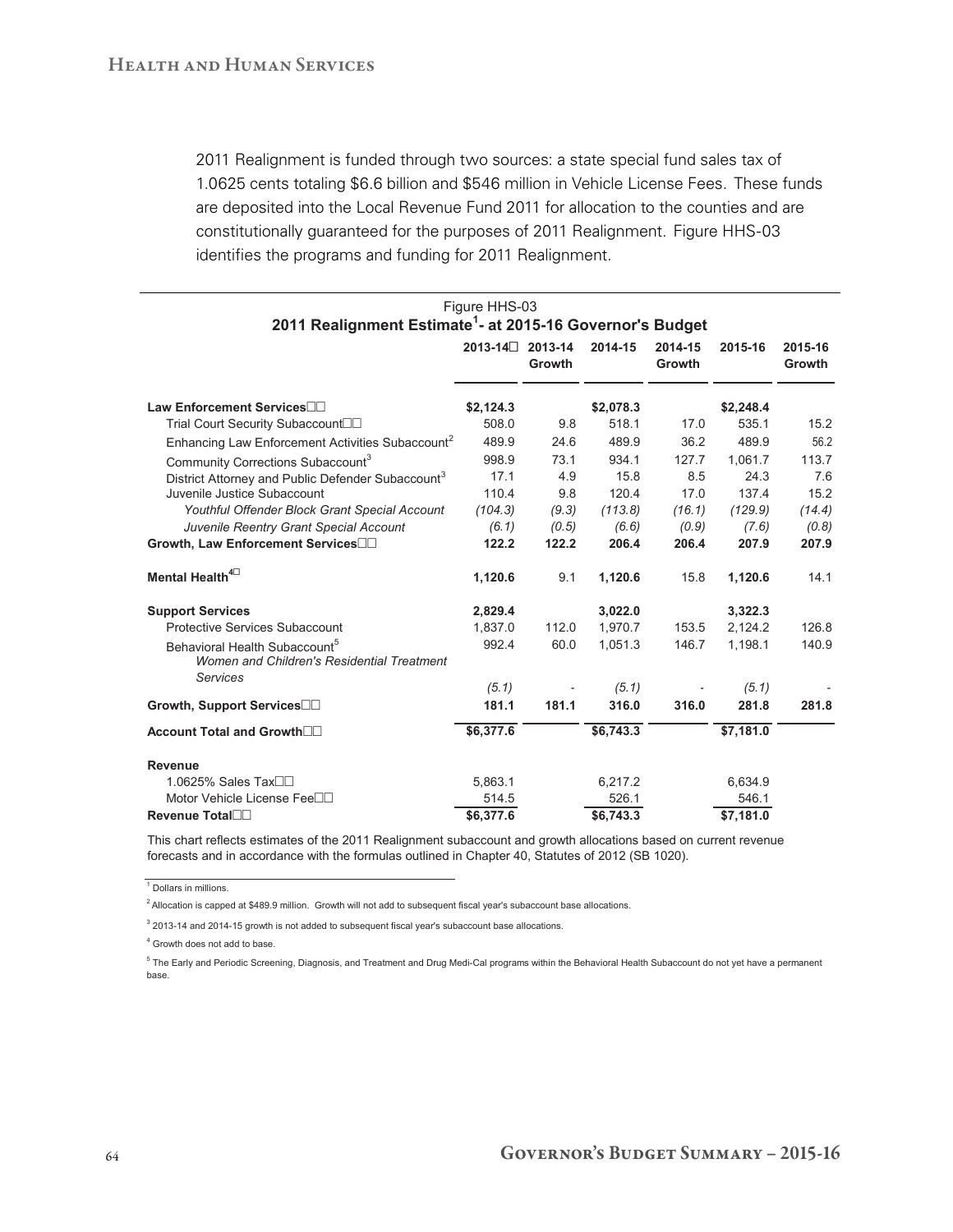The Administration, in consultation with county partners and stakeholders, is continuing to develop an allocation for funds in the 2011 Realignment Behavioral Health Services Growth Special Account. From 2013‑14 revenues, the Account has \$60.0 million. The first priority for growth funds is federal entitlement programs: Medi‑Cal Specialty Mental Health, including those required by Early Periodic Screening, Diagnosis, and Treatment, and Drug Medi-Cal.

Existing law also requires DHCS, in collaboration with stakeholders, to create a Performance Outcomes System to track outcomes of Medi‑Cal Specialty Mental Health Services for children and youth. DHCS continues to work with stakeholders to identify key components of the system and finalize the outcome measures that will be prioritized for data collection.

## DEPARTMENT OF PUBLIC HEALTH

The Department of Public Health is charged with protecting and promoting the health and well-being of the people in California. The Budget includes \$3.1 billion (\$124.4 million General Fund) in 2015‑16 for the Department.

Significant Adjustment:

Licensing and Certification—To meet mandated state and federal licensing and certification workload and implement quality improvement projects within the Licensing and Certification Program, the Budget includes an additional \$21.8 million in special funds and 237 positions for 2015‑16. In addition, the Budget includes \$9.5 million in special funds to augment the Los Angeles County contract to allow the County to complete high-priority federal and state workload as well as \$378,000 in special funds and three state positions to provide on‑site oversight, training, and quality improvement activities in Los Angeles County.

## DEPARTMENT OF STATE HOSPITALS

The Department of State Hospitals (DSH) administers the state mental health hospital system, the Forensic Conditional Release Program, the Sex Offender Commitment Program, and the evaluation and treatment of judicially and civilly committed patients. The Budget includes \$1.7 billion (\$1.6 billion General Fund) in 2015‑16 for support of DSH. The patient population is projected to reach a total of 6,953 in 2015-16.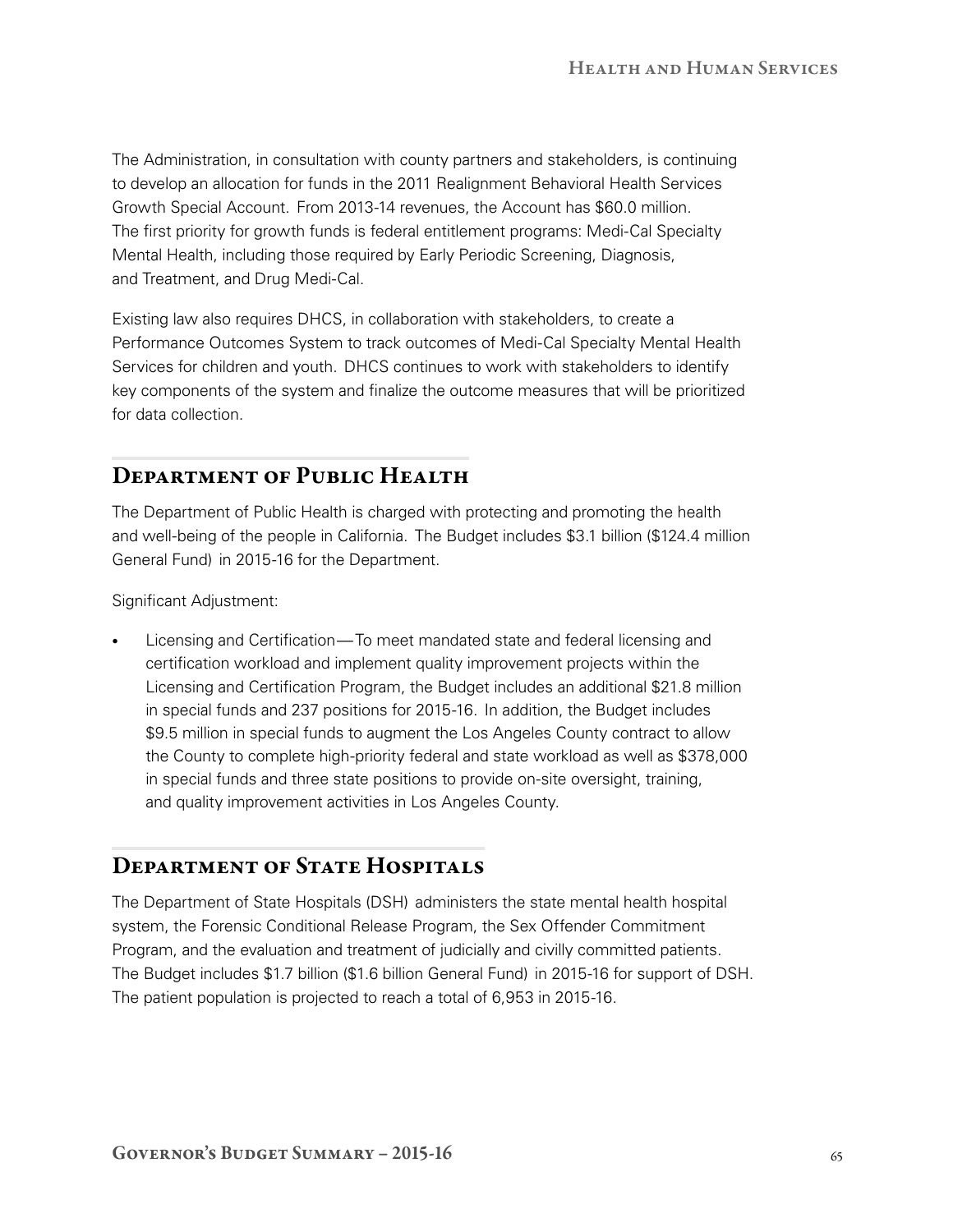Significant Adjustment:

Not Guilty by Reason of Insanity Involuntary Medication Authorization—The Budget includes \$3.2 million General Fund and 14.4 limited-term positions to support a new involuntary medication authorization process for the Not Guilty by Reason of Insanity commitments in the state hospitals. In response to a recent court decision (*Greenshields*), the Department proposes to use the same process for these patients as the Department uses for Mentally Disordered Offender and Sexually Violent Predator involuntary medication orders.

## Incompetent to Stand Trial Waitlist

The incompetent to stand trial (IST) waitlist continues to increase despite DSH adding 196 IST beds systemwide since 2013 and implementing several measures to more efficiently place and move patients within the system. In addition, based on the success of the Restoration of Competency program in San Bernardino County, DSH is working to expand the Restoration of Competency program by 55 beds as directed in the 2014 Budget Act. Despite these efforts, DSH currently has over 400 IST patients waiting to be admitted, up from approximately 150 in 2012. The waitlist for admissions into the Department of Developmental Services' Secure Treatment Program in Porterville is also growing—the current waitlist is approximately 59 consumers, some of whom have been waiting close to a year.

DSH and the Department of Developmental Services continue to ascertain why the number of referrals is increasing. In the meantime, both departments have received increased pressure from the judicial system on the admissions of IST defendants. These pressures have resulted in a multitude of court orders, ongoing litigation, and the potential for being ordered to pay for the costs of housing defendants in jail, as well as being ordered to increase capacity.

In addition to adding capacity in the state system, DSH is also exploring options to increase capacity through partnerships with local governments and the private sector. These options include:

- Collaborating with counties to establish contract-based treatment programs located within secure county or private facilities.
- Releasing a Request for Information to community-based mental health treatment providers/facilities in response to Chapter 734, Statutes of 2014 (AB 2190), which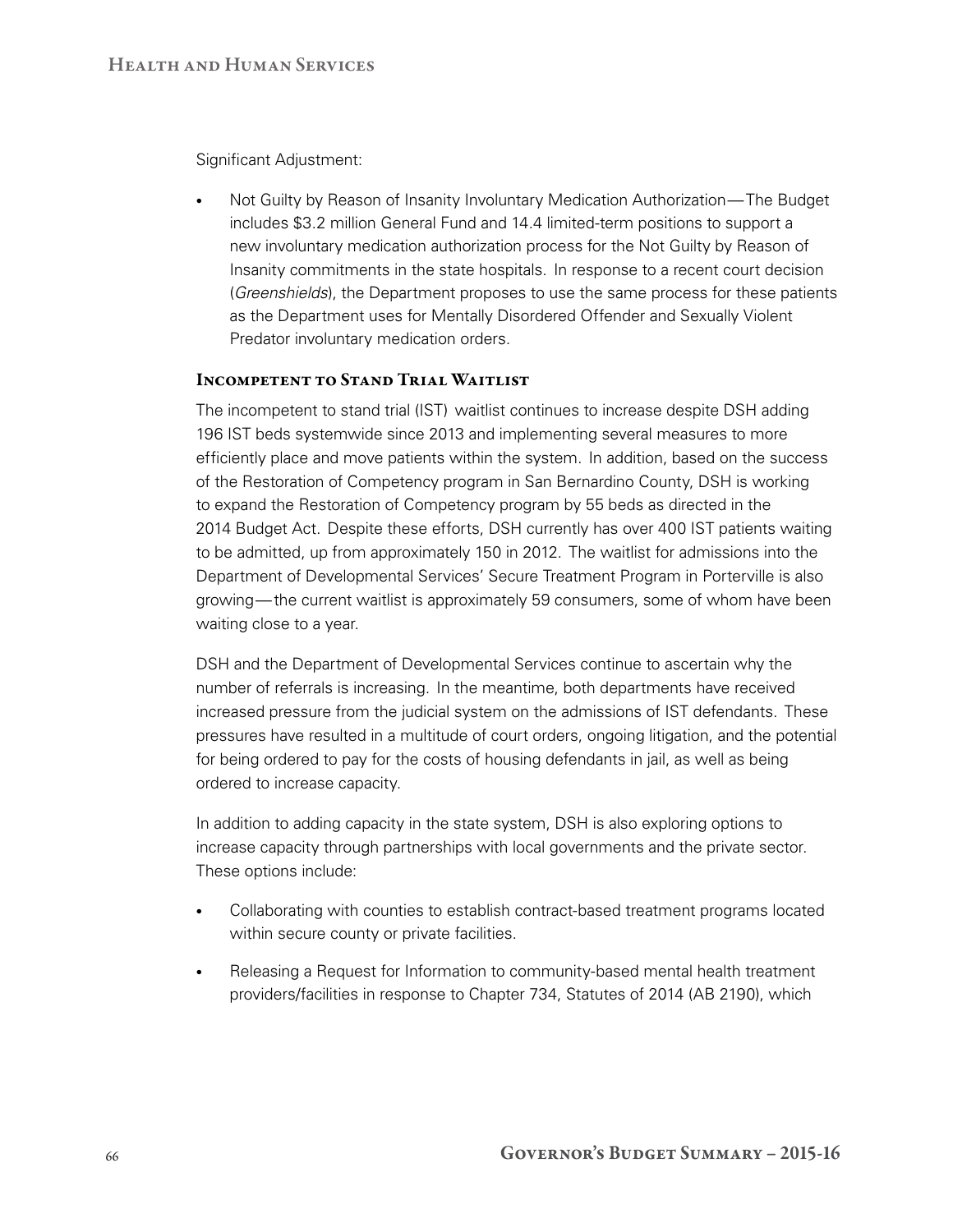allowed for IST commitments to be placed in the community for treatment before the previous 180‑day prohibition.

In recognition of the need to mitigate the waitlist issue, the Department also has the following proposals in the Budget that make use of existing facility space. (Also see the Department of Developmental Services section for an additional related proposal.)

Significant Adjustments:

- Activate Atascadero beds—The Budget includes \$8.6 million General Fund and 75.1 positions to activate an additional 55 beds at Atascadero State Hospital.
- Activate Coalinga beds—The Budget contains \$8.7 million General Fund and 74.6 positions in the budget year to activate 50 beds at Coalinga State Hospital to treat *Coleman* patients (currently treated at Atascadero), and use the vacated beds at Atascadero for IST commitments.
- Expand Secure Treatment Area at Metropolitan State Hospital—The Budget proposes \$1.9 million General Fund for plans to increase the secure bed capacity at Metropolitan State Hospital. Total project costs are approximately \$32 million, while ongoing staffing costs are estimated to be \$48 million. The project will add approximately 200 new IST treatment beds and 32 skilled nursing facility beds, and IST defendants would have priority placement in the new bed capacity.

## Department of Developmental Services

The Department of Developmental Services (DDS) provides consumers with developmental disabilities a variety of services and supports that allow them to live and work independently or in supported environments. California is the only state providing developmental services as an individual entitlement. DDS serves approximately 288,000 individuals with developmental disabilities in the community and 1,100 individuals in state-operated developmental centers (DCs). For 2015-16, the Budget includes \$5.7 billion (\$3.3 billion General Fund) for support of the Department.

Significant Adjustments:

Porterville Incompetent to Stand Trial Bed Expansion—The Budget proposes \$9 million General Fund and 92.3 positions in 2014‑15 and \$18.1 million General Fund and 184.5 positions in 2015‑16 to increase the Porterville Secure Treatment Program by 32 beds by the end of 2014‑15. The new beds are needed to accommodate the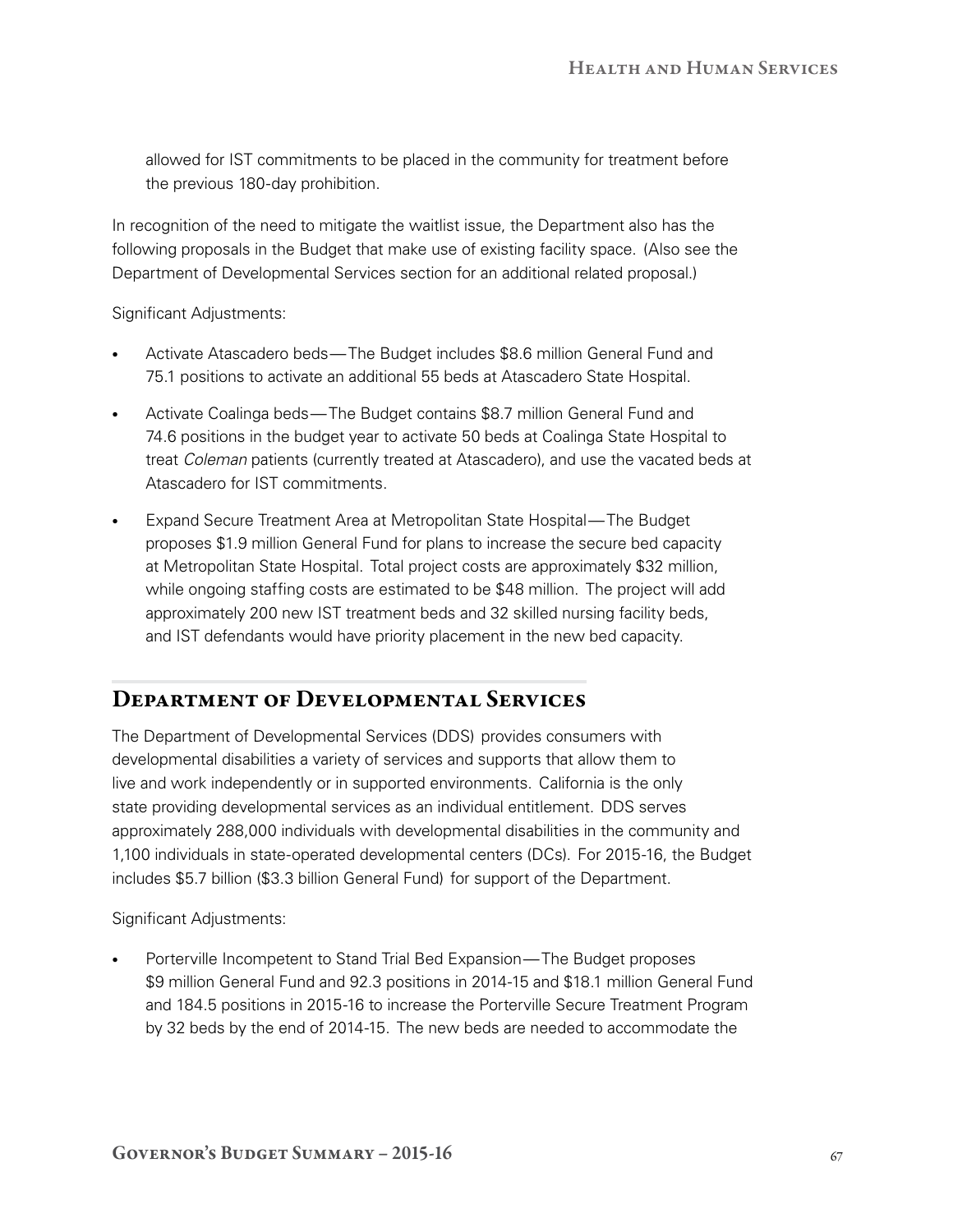increasing number of clients who need to be restored to competency in order to stand trial.

• Certification Issues—The Budget includes \$21.4 million (\$11.6 million General Fund) and 179.5 positions for costs related to the ongoing implementation of Program Improvement Plans at the Sonoma, Fairview, and Porterville Developmental Centers. The federal government, through the state Department of Public Health, has determined that certain units at the Sonoma Developmental Center are noncompliant with federal licensing and certification requirements and should be decertified, thereby becoming ineligible for federal funding. This ruling is being appealed, but if the appeal is not successful the state will have to backfill approximately \$33 million in lost federal funds in 2014‑15, growing to \$43 million in 2015-16. In addition, the Porterville and Fairview Developmental Centers are implementing federally required Program Improvement Plans to maintain annual eligibility for approximately \$50 million in federal funds.

## Department of Social Services

The Department of Social Services (DSS) serves, aids, and protects needy and vulnerable children and adults in ways that strengthen and preserve families, encourage personal responsibility, and foster independence. The Department's major programs include CalWORKs, CalFresh, In‑Home Supportive Services (IHSS), Supplemental Security Income/State Supplementary Payment (SSI/SSP), Child Welfare Services, Community Care Licensing, and Disability Determination.

The Budget includes \$20.3 billion (\$7.2 billion General Fund) for DSS, an increase of \$244.7 million General Fund from the revised 2014‑15 budget, primarily due to an increase in IHSS expenditures.

Significant Adjustments:

Community Care Licensing—Following last year's actions to improve the underlying structure of the Community Care Licensing program, the Budget includes \$3 million General Fund and 28.5 positions to address a backlog of complaint cases and expand training and technical assistance. Beginning in January 2017, DSS will begin increasing inspection frequency to every three years for all facilities, every two years by 2018 for all facility types except child care, and annually by 2019 for adult day care and residential care facilities for the elderly. Ongoing staffing costs would be approximately \$14 million.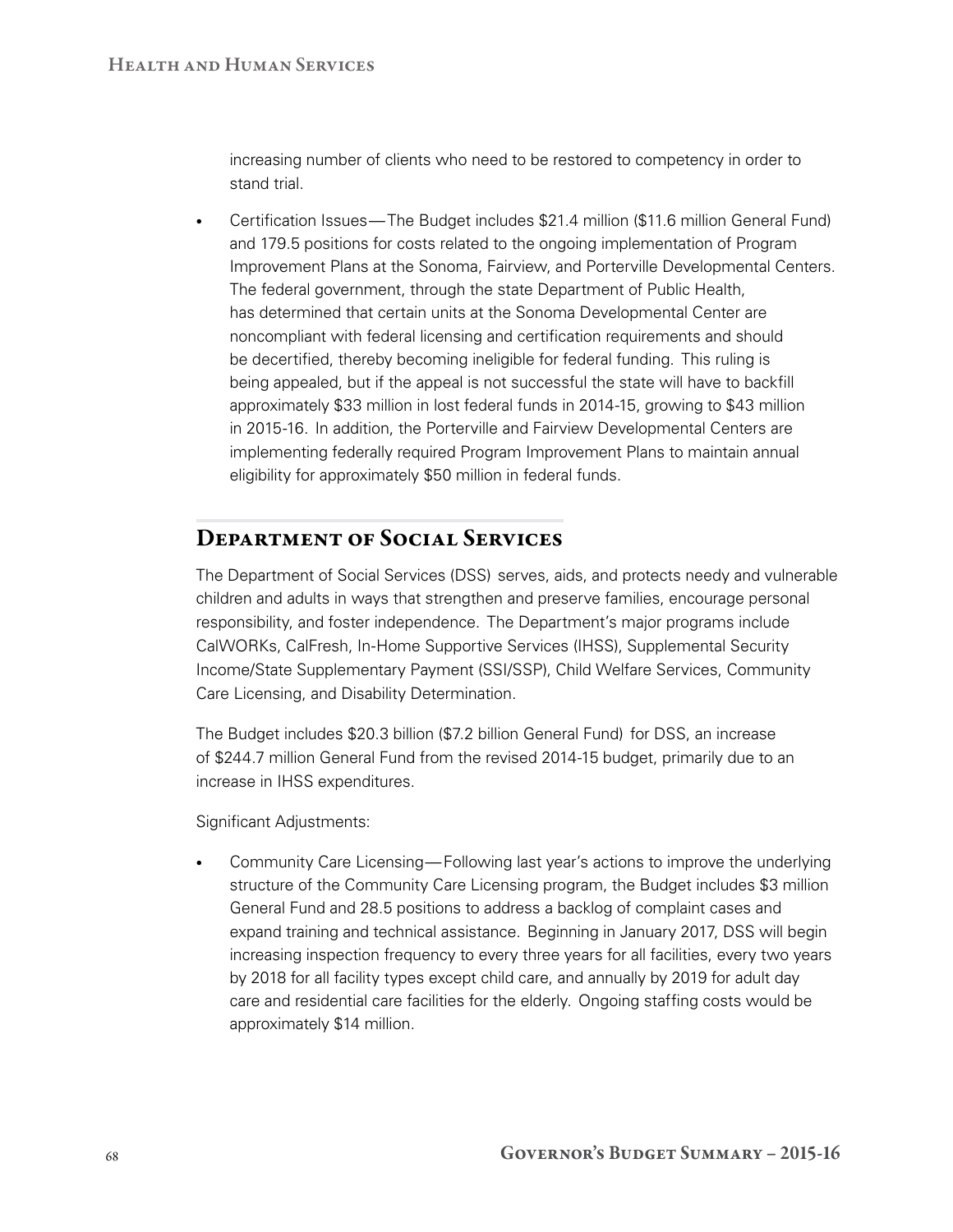- Interagency Child Abuse and Neglect (ICAN) Investigation Reports Grants—The Budget includes \$4 million General Fund to support an optional grant program for counties to report instances of suspected child abuse or neglect to local law enforcement agencies. For additional information on ICAN, see the Local Government Chapter.
- State Utility Assistance Subsidy—The Budget includes \$9.2 million General Fund to provide a state-funded energy assistance subsidy for CalFresh recipients to comply with federal changes regarding the minimum energy assistance benefit that must be received by a household in order to access the standard utility allowance. This program increases household monthly food payments by an average of \$62 for over 320,000 families.

## CONTINUUM OF CARE REFORM

The Budget includes \$9.6 million (\$7 million General Fund) to begin implementing the Continuum of Care Reform. This reform effort builds upon past collaborative system improvements, including the development of preventive services to help keep children safely in their homes, kinship guardian programs to help increase long-term family care for children, extended foster care supports through age 20, and wraparound and increased mental health services to help support successful reunifications.

In 2012, in response to a desire to reduce the number of foster youth residing in congregate care for extended periods of time, the Legislature directed DSS to develop a report identifying recommendations to improve the foster care system. This report is being released concurrently with the Governor's Budget. The report contains 19 interdependent recommendations, two of which require action in the budget year: increasing the availability of home-based family care through recruitment and retention efforts, and bolstering the social worker capacity of foster family agencies to provide services in home-based family care placements. Implementation will require a multi-year effort with continuing consultation with policymakers, counties, youth and practitioners.

## California Work Opportunity and Responsibility to Kids

The CalWORKs program, California's version of the federal Temporary Assistance for Needy Families (TANF) program, provides temporary cash assistance to low‑income families with children to meet basic needs. It also provides welfare-to-work services so that families may become self-sufficient. Eligibility requirements and benefit levels are established by the state. Counties have flexibility in program design, services, and funding to meet local needs.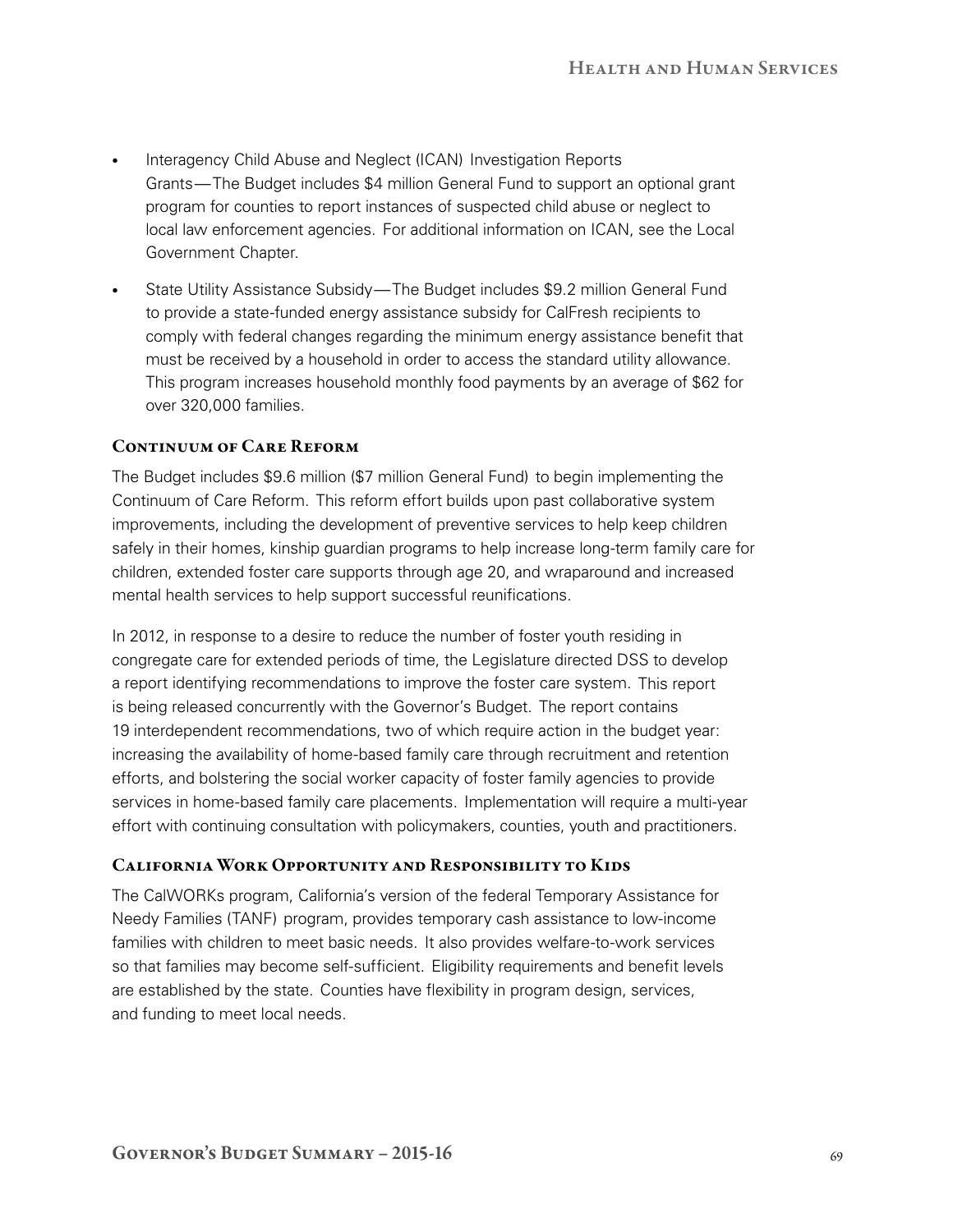Total TANF expenditures are \$7 billion (state, local, and federal funds) in 2015‑16. The amount budgeted includes \$5.8 billion for CalWORKs program expenditures and \$1.2 billion in other programs. Other programs primarily include expenditures for Cal Grants, Department of Education child care, Child Welfare Services, Foster Care, Department of Developmental Services programs, the Statewide Automated Welfare System, California Community Colleges child care and education services, and the Department of Child Support Services.

Average monthly CalWORKs caseload is estimated to be about 529,000 families in 2015‑16, a 0.6‑percent decrease from the 2014 Budget Act projection.

Significant Adjustments:

Maximum Aid Payment Levels—The 2014 Budget Act increases Maximum Aid Payment levels by 5 percent, effective April 1, 2015. This increase, combined with the prior 5‑percent increase in 2014 is estimated to cost approximately \$340.5 million in 2015‑16. The increase will be funded by 1991‑92 Realignment growth funds deposited in the Child Poverty and Family Supplemental Support Subaccount (see the Health Care Reform Implementation section within Department of Health Care Services), as well as a \$73.3 million General Fund augmentation. Subsequent grant increases will be based on analysis of revenue and caseload estimates in future years.

## In-Home Supportive Services

The IHSS program provides domestic and related services such as housework, transportation, and personal care services to eligible low‑income aged, blind, and disabled persons. These services are provided to assist individuals to remain safely in their homes and prevent institutionalization. The IHSS program is also a key component of the Coordinated Care Initiative (CCI). IHSS will be incorporated into the managed care delivery system, along with a range of long-term services and supports. For additional information on CCI, refer to the Department of Health Care Services section.

The Budget includes \$8.2 billion (\$2.5 billion General Fund) for the IHSS program in 2015‑16, a 14.4‑percent increase over the revised 2014‑15 level. Average monthly caseload in this program is estimated to be 463,000 recipients in 2015‑16, a 0.3‑percent decrease from the 2014 Budget Act projection.

Implementation of the U.S. Department of Labor regulations that require overtime pay for domestic workers effective January 1, 2015, is estimated to cost \$403.5 million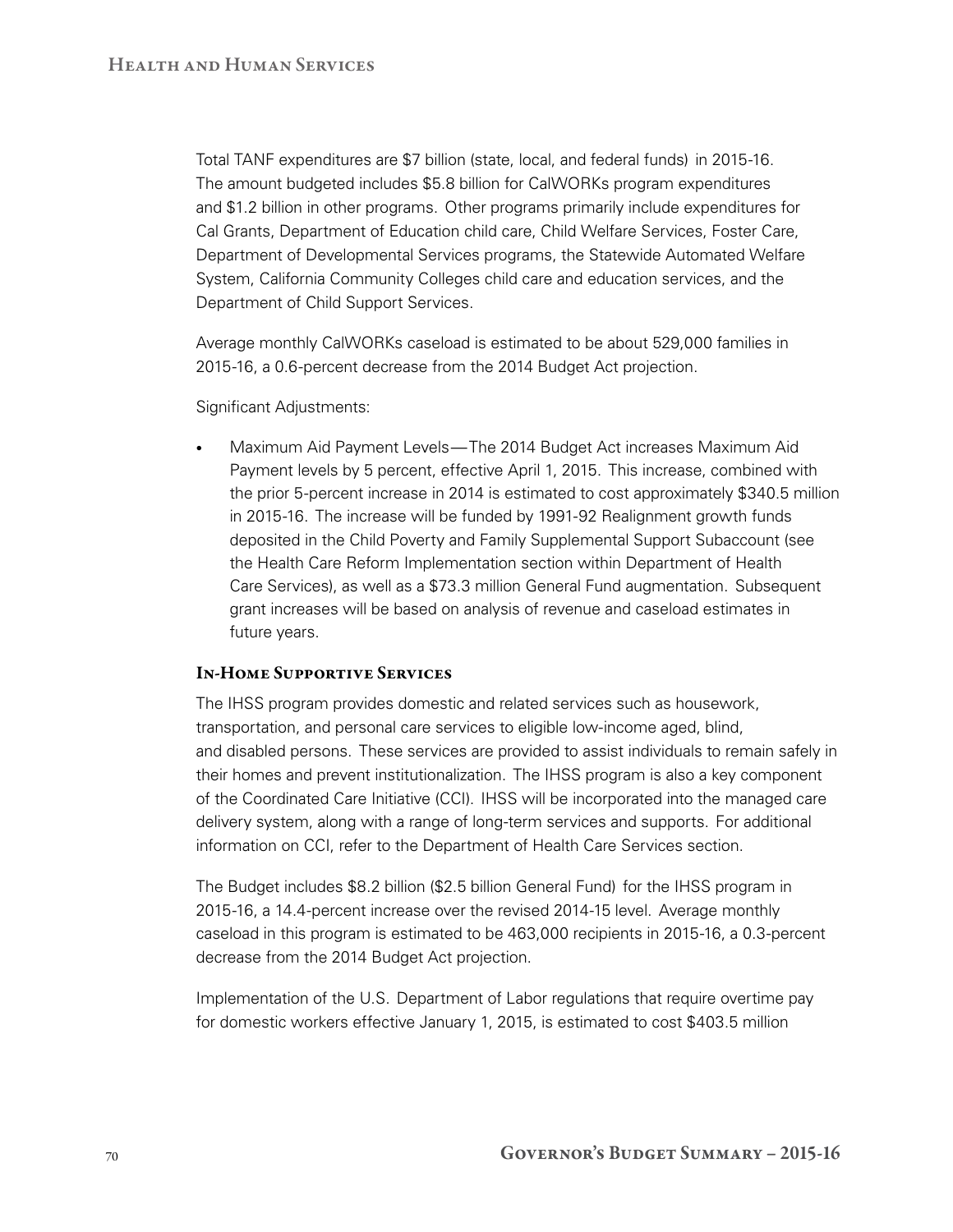(\$182.6 million General Fund) in 2014‑15 and \$707.6 million (\$314.3 million General Fund) annually thereafter. Chapters 29 and 488, Statutes of 2014 (SB 855 and SB 873), limit providers to a 66‑hour workweek, less the current 7‑percent reduction in service hours (or a 61‑hour workweek). IHSS providers who work for multiple recipients will be paid for their travel time between recipients, up to 7 hours per week. In late December 2014, a federal district court ruled that a portion of the regulations exceeded the Department of Labor's authority and delayed the implementation of the regulations. Under state law, the state's implementation of overtime is also delayed pending further action by the federal court.

The Budget proposes to restore the current 7-percent across-the-board reduction in service hours with proceeds from the new tax on managed care organizations effective July 1, 2015. The cost to restore the 7‑percent reduction is estimated to be \$483.1 million in 2015-16. For additional information on the tax, refer to the Department of Health Care Services section.

## Supplemental Security Income/State Supplementary Payment

The federal SSI program provides a monthly cash benefit to eligible aged, blind, and disabled persons who meet the program's income and resource requirements. In California, the SSI payment is augmented with an SSP grant. These cash grants assist recipients with basic needs and living expenses. The federal Social Security Administration (SSA) administers the SSI/SSP program, making eligibility determinations, grant computations, and issuing combined monthly checks to recipients. The state-only Cash Assistance Program for Immigrants (CAPI) provides monthly cash benefits to aged, blind, and disabled legal non-citizens who are ineligible for SSI/SSP due solely to their immigration status.

The Budget includes \$2.8 billion General Fund for the SSI/SSP program. This represents a 1‑percent increase (\$29 million) over the revised 2014‑15 budget. The average monthly caseload in this program is estimated to be 1.3 million recipients in 2015‑16, a slight increase over the 2014-15 projected level. The SSI/SSP caseload consists of 71-percent disabled persons, 27‑percent aged, and 2‑percent blind.

Effective January 2015, maximum SSI/SSP grant levels are \$881 per month for individuals and \$1,483 per month for couples. SSA applies an annual cost-of-living adjustment to the SSI portion of the grant equivalent to the year-over-year increase in the Consumer Price Index (CPI). The current CPI growth factors are 1.7 percent for 2015 and a projected 1.5 percent for 2016. Maximum SSI/SSP monthly grant levels will